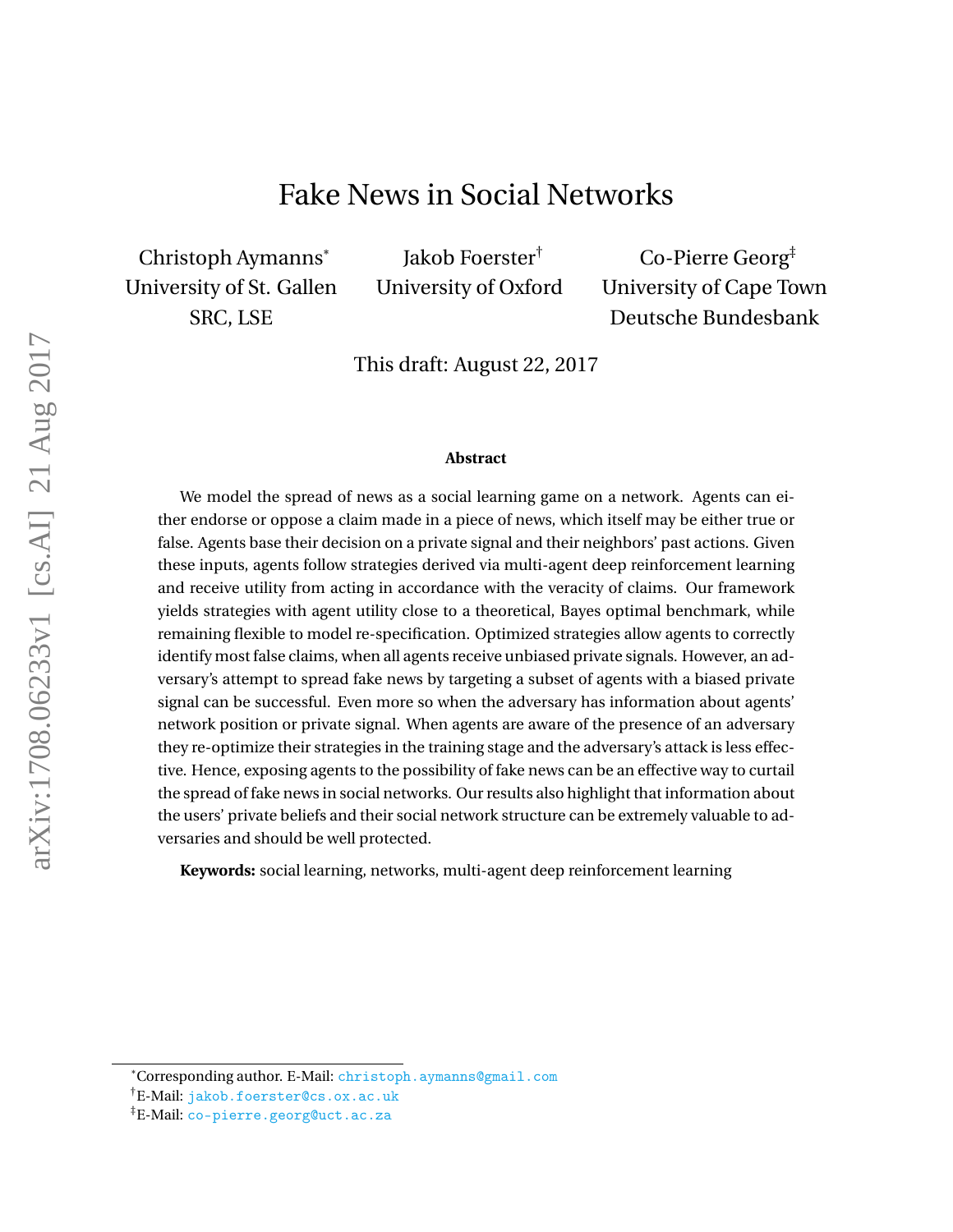### **1 Introduction**

The spreading of fake news on social networks has raised significant public concern since the United States Office of the Director of National Intelligence concluded that *"Moscow's influence campaign followed a Russian messaging strategy that blends covert intelligence operations–such as cyber activity–with overt efforts by Russian Government agencies, state-funded media, thirdparty intermediaries, and paid social media users or "trolls""* [\(Office of the Director of National](#page-12-0) [Intelligence](#page-12-0) [\(2017\)](#page-12-0)). James Clapper, former Director of National Intelligence, testified in this context before the Senate Armed Services Committee on foreign cybersecurity threats saying that Russia spread disinformation in the run-up to the 2016 US election using *"fake news"*.

A piece of fake news that appears on a social network typically makes some claim about the world that is factually wrong but not obviously so, such that there is some uncertainty about its veracity. Once it has been posted, users may like, share or comment on this piece of news facilitating its spreading across the social network. The aim of those peddling fake news can be monetary gains, or to influence expectations about the state of the world, as for example in the Pentagon's Military Analysts Program [\(Barstow,](#page-11-0) [2008;](#page-11-0) [Jowett and O'Donnell,](#page-11-1) [2015\)](#page-11-1).

A piece of fake news that is obviously false may be hilarious and might be shared for its comedy value. Instead, a piece of fake news that manages to convince users of a factually wrong claim is clearly more worrying. Whether or not a user, say Alice, is convinced of a particular claim about the state of the world will depend not only on her private information about the state of the world and hence the veracity of the claim, but also on her friends' actions on the social network. If her friend Bob shares the piece of news with a positive comment, Alice interprets his action as supporting the veracity of the claim. Similarly, Bob could voice his opposi-tion.<sup>[1](#page-0-0)</sup> When deciding on the veracity of the claim, Alice will combine the actions of her friends and her private information to reach a judgment. Crucially, in this process Alice's friends are not just passive intermediaries for the piece of news, but instead implicitly pass information about their stance towards the piece to Alice.

In our baseline specification, we assume that users' private information about the state of the world and hence the veracity of a claim is correct on average. That is, on average, relying only on their private information, users should be able to correctly identify fake news as such more often than not. At the same time, users' information is not perfect and on occasion they may fall for a piece of fake news. In this setting, an outside adversary, who wants to sway public opinion in favor of a piece of fake news but simply posts the piece on the social network himself, will likely fail in his efforts. For a successful attack, the adversary has to convince users on the social network to endorse the piece of fake news. Therefore, in our attack specification we allow an adversary to bias the private information of a subset of agents. This could be achieved for example via targeted advertising.

We then study how vulnerable stylized social networks are to this attack specification and

<sup>&</sup>lt;sup>1</sup>We deliberately ignore political opinions and their spread on social networks in this paper. Instead we are only concerned with the spread of claims that can be unambiguously classified as either true or false.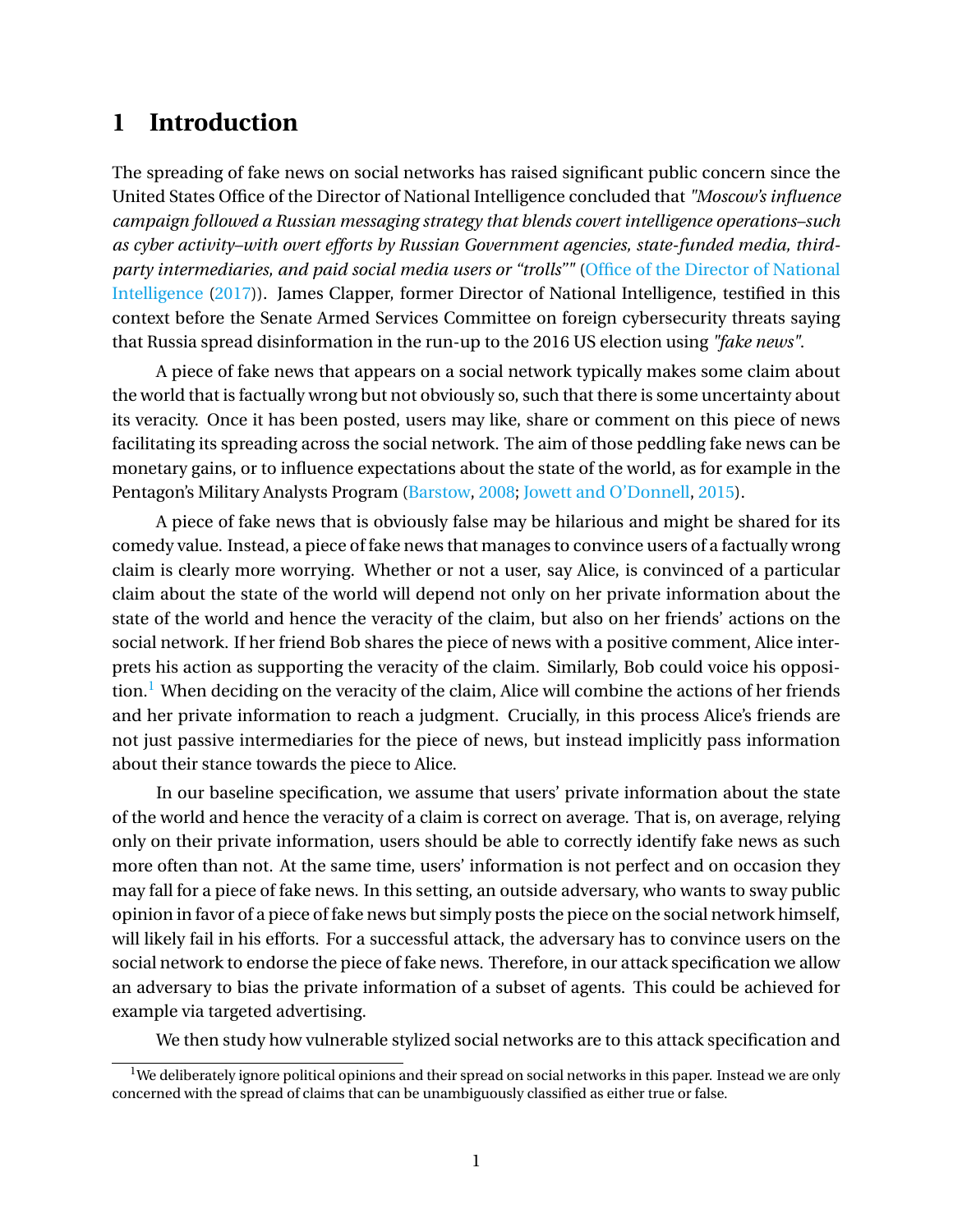how knowledge of the presence of adversaries spreading fake news can reduce this vulnerability. We combine a variation of a standard social learning model from the economics literature (see [Mossel et al.](#page-12-1) [\(2015\)](#page-12-1)) with recent advances in multi-agent reinforcement learning, deep Qlearning (DQN) in particular, to model the agents' decision making process. Specifically, in every period, an agent can either endorse or oppose a claim about the world that is true with a certain probability. Agents receive positive utility from endorsing true and opposing false claims. The agents' information set comprises their neighbors' actions in past periods and a private, noisy signal about the veracity of the claim. We represent each agent as an independent recurrent deep neural network that is trained via deep Q-learning (see eg. [Foerster et al.](#page-11-2) [\(2016\)](#page-11-2)) to find a strategy that maximizes her utility given her information set.

Our computational approach is distinct from the usual analytical methods for solving social learning models (see for example [Golub and Sadler](#page-11-3) [\(2016\)](#page-11-3); [Mossel et al.](#page-12-1) [\(2015\)](#page-12-1)) which can be broadly distinguished along two strands: Bayesian and non-Bayesian learning. The first strand, Bayesian learning, follows the models of [Banerjee](#page-11-4) [\(1992\)](#page-11-4) and [Bikhchandani et al.](#page-11-5) [\(1992\)](#page-11-5) where a player sequentially takes an action after observing a private signal and the actions of all other agents she is connected with. The other strand, non-Bayesian learning, follows the linear updating model of [DeGroot](#page-11-6) [\(1974\)](#page-11-6) where a player takes a decision after aggregating over the decisions of all neighbors in a network (for a discussion of this class of models, also see [Molavi](#page-12-2) [et al.](#page-12-2) [\(2017\)](#page-12-2)). In our baseline case, when agents receive unbiased signals and follow strategies optimized via reinforcement learning, agent utility comes close to the theoretical, Bayes optimal benchmark. While we cannot claim that the agents are Bayes optimal after having optimized their strategies via reinforcement learning, our results suggest that agents do discover reasonable, close to optimal strategies. The flexibility of our computational framework allows us to study a number of attack specifications which would be difficult to study analytically in the Bayesian learning framework.

As such, the reinforcement learning framework combines the flexibility of computational models with a practical assurance of reasonable, near optimal, agent behavior. We also point out that DQN has successfully been used in a variety of complex problem settings [Mnih et al.](#page-11-7) [\(2015\)](#page-11-7); [Hausknecht and Stone](#page-11-8) [\(2015\)](#page-11-8), finding high performing strategies on a broad range of tasks. Since DQN is a model-free method that can efficiently utilize parallel computation, it can be applied in settings which are beyond the realm of analytical solutions or intractable from a Bayesian point of view. A further advantage of our computational approach is that we are able to fully characterize agents' strategies, which in literature of social learning so far have remained largely abstract.

If and how fast a population learns the true state of the economy is an important question and has been extensively studied in the literature on learning in networks (among many others, see [Golub and Jackson](#page-11-9) [\(2010\)](#page-11-9)). Various results exist that provide conditions under which a population learns the true state of the world absent attempts at manipulation of the agents. More directly related to our paper, [Acemoglu et al.](#page-11-10) [\(2010\)](#page-11-10) characterize how an adversary can interfere with information aggregation. Theirs is a model of non-Bayesian learning where agents meet according to a Poisson process to exchange information about the underlying state of the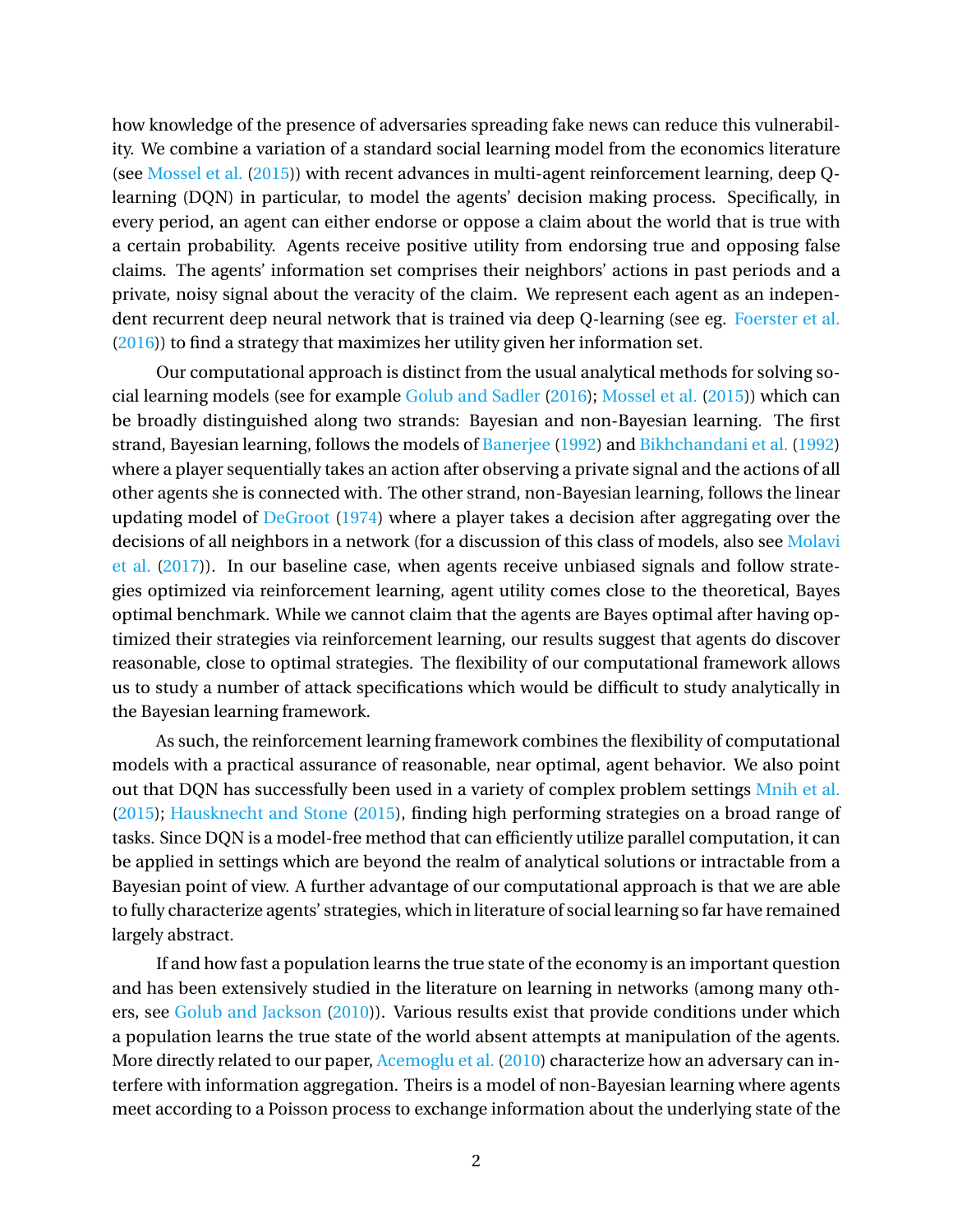world. There are two types of agents, regular and forceful agents. When regular agents meet both update their beliefs about the state of the world to the average of the two beliefs. When, however, a regular agent meets a forceful agent, there is a  $1 - \epsilon$  chance that the regular agent adopts the forceful agent's belief. Forceful agents update their beliefs with a small but positive probability and hence interact non-trivially with their neighbors.

While [Acemoglu et al.](#page-11-10) [\(2010\)](#page-11-10) also study the spread of misinformation, our model allows more sophisticated learning and instead of regular and forceful agents, we have agents and an outside adversary. In particular, as mentioned above agents use strategies that yield close to Bayes optimal performance in the absence of attack. In addition however, agent are able to reoptimize their strategies in the presence of an attacker. Achieving this in an analytical, Bayesian setting would be hard if not intractable.

Our model has several practical implications. First, we show that agents have a different optimal strategy if they are trained knowing about the existence of an adversary. An adversary is far less effective in spreading fake news when agents are aware of the adversary's existence. This highlights the importance of educating users about the possibility that claims made even in seemingly legitimate news outlets could be false. Second, we show that an attack is more likely to succeed if the adversary has knowledge about an agents' position in the social network and her private signals. Hence, a simple way to curtail the spread of fake news is to make it more difficult for an adversary to get access to agents' private information.

# **2 A model of information diffusion and beliefs in social networks**

### **2.1 Model set up**

We start by describing our model of information diffusion in social networks before turning to reinforcement learning as a method to solve the model. Let  $\mathcal{G}(N,E)$  be the exogenously given directed graph that defines a social network with a set of agents *N* and a set of relationships *E*. We model the agents' binary actions  $a^i \in \{0,1\}$  on the social network as the outcome of a game over *T* time steps in which agents receive a positive payoff for every period they endorse a true claim or oppose a false claim about the world and zero otherwise. For simplicity we assume that the payoff from endorsing a true claim or opposing a false claim is the same.<sup>[2](#page-0-0)</sup> The claim that Hillary Clinton is crooked is an example of the type of claim we are interested in here. Formally, there is a single claim about the world, which is either true or false indicated by the binary variable  $\theta \in \{0, 1\}$ . If the claim is true, we have  $\theta = 1$  and  $\theta = 0$  otherwise. For simplicity, though without loss of generality, we assume that the claim is either true or false with equal probability. The veracity of the claim  $\theta$  is revealed at time *T*. An agent *i* receives an unobserved stage utility

<sup>&</sup>lt;sup>2</sup>This set up is similar to the models studied in the literature on social learning, see for example [Golub and](#page-11-3) [Sadler](#page-11-3) [\(2016\)](#page-11-3); [Mossel et al.](#page-12-1) [\(2015\)](#page-12-1).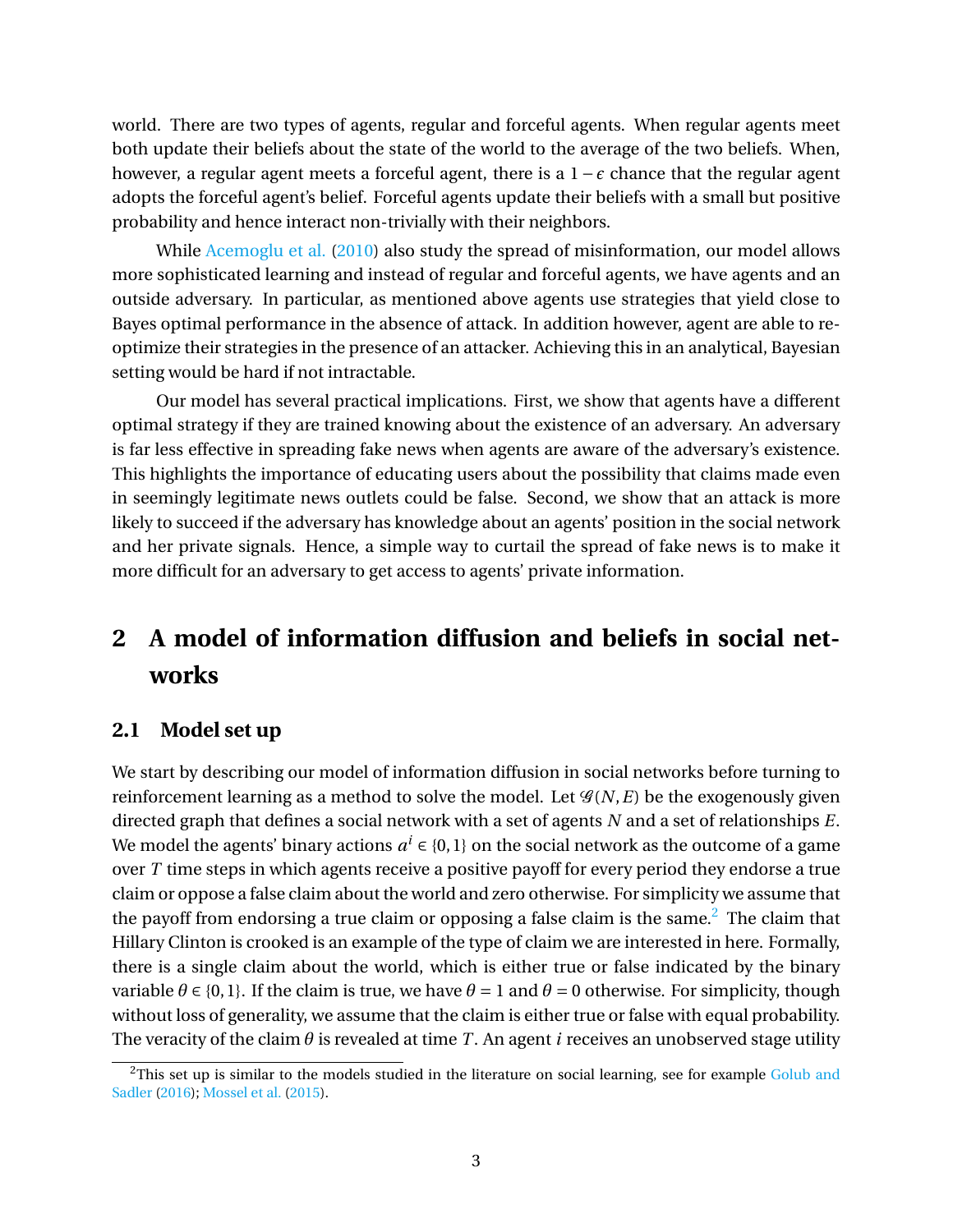$u_t^i = \mathbb{1} \{ a_t^i = \theta \}$  for her action  $a_t^i$  at time *t*. The agent aims to maximize her total discounted utility  $U^i = \sum_{t=1}^T \gamma^t u_t^i$  with  $\gamma \in (0, 1]$ .

An agent with (out-)neighborhood  $B^i = \{j \mid j \rightarrow i \in E\}$  conditions her actions on a hidden state  $h_t^i \in \mathbb{R}^m$  which is a recursive function of her observation  $x_t^i \in \mathbb{R}^{|B^i|+2}$  at time *t* and the history of states  $h_{t-1}^i$ . The agent's observation consists of her private signal  $s^i \sim \mathcal{N}(\theta,\sigma^2)$ , which is drawn at time *t* = 0, as well as her own and her neighbor's actions in the last time step. That is  $x_t^i = (s^i, (a_t^j))$  $(t_{t-1})_{j \in \widehat{B}}$ <sup>*i*</sup>), where  $\widehat{B}^i = B^i \cup i$  is the self-augmented neighborhood of agent *i*. The agent's hidden state then evolves according to a law of motion

$$
h_t^i = H^i(h_{t-1}^i, x_t^i),
$$

where *H i* is implemented as a recurrent neural network using gated recurrent units (GRU) [\(Cho](#page-11-11) [et al.,](#page-11-11) [2014\)](#page-11-11), a popular alternative to long short-term memory [\(Hochreiter and Schmidhuber,](#page-11-12) [1997\)](#page-11-12) (LSTM). The hidden state allows the agent to keep a memory of past events. Roughly speaking, as the dimensionality *m* of the hidden state vector increases, the number of internal parameters of  $H^i$  increases and we expect  $H^i$  to be able encode longer histories. For the technical details of the neural network implementation see Appendix [B.](#page-21-0)

The agent is endowed with a state-action value function  $Q^i$  :  $\mathbb{R}^m \times \{0,1\}$   $\mapsto$   $\mathbb R$  that measures the expected discounted utility conditional on a hidden state  $h_t^i$  and an action  $a_t^i$ . The agent then follows an  $\epsilon$  greedy policy to pick her actions such that

$$
a_t^i = \begin{cases} \arg \max_a Q^i(h_t^i, a) & \text{with } p = 1 - \epsilon, \\ a & \text{with } p = \epsilon, \end{cases}
$$

where the chosen action *a* is either the optimal action according to the state-action value function or a random variable drawn from a discrete uniform distribution. If  $\epsilon = 0$  the agent will always pick the action that maximizes the state-action value function, whereas for  $\epsilon > 0$  the agent will sometimes deviate from this policy and choose an action uniformly at random, i.e. experiment. In Table [1](#page-6-0) we summarize the relevant parameters for the model and the set up of the deep Q-learning. Note that currently we are running the model with a relatively limited number of agents due to computational constraints which can be overcome with sufficient resources and a distributed implementation of this setup.

Ex ante, we do not assume a particular parameterization of  $Q^i$  and  $H^i$ . Instead, they are set up as a deep neural network, see [LeCun et al.](#page-11-13) [\(2015\)](#page-11-13), that can be trained via reinforcement learning, see [Sutton and Barto](#page-12-3) [\(1998\)](#page-12-3); [Mnih et al.](#page-11-7) [\(2015\)](#page-11-7) and appendix [B](#page-21-0) for a review of this method. The trained function  $Q^i$  approximates the optimal state-action value function of the game and the trained function  $H^i$  computes an informative statistic of the history of the game available to agent *i*. While these methods are approximate, in the setting we are concerned with in this paper, they produce similar results to optimal benchmarks, as we show in Section [3.](#page-6-1)

Given that we do not assume a particular parameterization of  $Q^i$  and  $H^i$ , our analysis consists of two stages. First, in the training stage, we use reinforcement learning to find the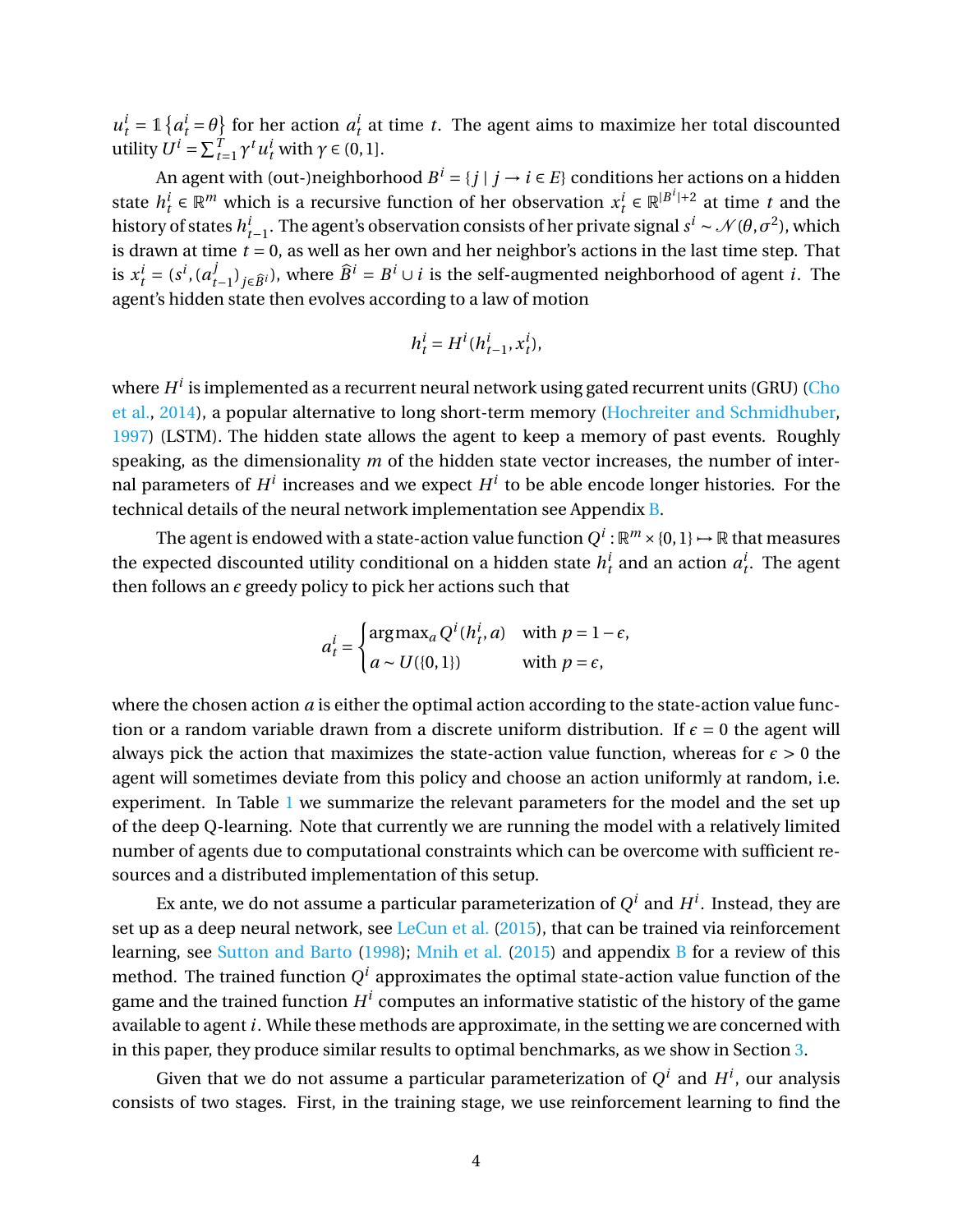parameters of  $Q^i$  and  $H^i$  that maximize each agent's total discounted utility  $U_i.$  This stage can be thought of as a process through which agents discover a near-optimal policy. In the second, evaluation stage, we take the policies encoded in  $Q^i$  and  $H^i$  as given and study how effectively agents use private and social information to take actions. This is the process of information diffusion.[3](#page-0-0)

We are interested in the effect of an outside adversary, who may bias the private signals of an agent of his choice, on the actions taken by agents. In particular, we ask whether such an adversary is capable of pushing the actions of agents towards endorsing false claims or opposing true claims. We study three scenarios in which the adversary has access to different information when choosing the agent to influence. In the first case, the adversary has no particular information about the agents. In the second case, the adversary knows the agents' position in the network and in the last case, the adversary knows the strength of the agents' private signal.

### **2.2 Model discussion**

Our model makes a number of assumptions that are, while benign, worth discussing. First, we assume that agents receive utility from endorsing real news only, i.e. the utility from endorsing fake news is zero. Agents share news for social reasons, e.g. to get attention, but also to ensure they in turn receive informative news from their neighbors in the future. This is in line with empirical evidence from [Lee et al.](#page-11-14) [\(2011\)](#page-11-14), who show that users share news because of their informativeness. Second, we assume that agents receive an informative private signal, which is a standard assumption in the literature. Without an informative private signal we should not expect that agents eventually learn the true state of the world. Further note that we take a conservative view with respect to the likelihood that agents act in accordance with the veracity of the claim. That is, given the set up of our utility function, agents are interested in choosing the correct action. In real life, agents might not necessarily be interest primarily in the truth but in claims that confirm their private beliefs.

And third, we assume that reinforcement learning is a good approximation of the behavior of an agent that faces the incentives as set out in our model. Reinforcement learning ensures that the agents' actions are compatible with their incentives and close to optimal in contexts with which the agents are familiar. However, we argue that reinforcement learning can also capture elements of bounded rationality. In particular, when agents are faced with unfamiliar situations, such as the presence of an adversary actively pushing fake news, learned policies can be inappropriate and make agents vulnerable to manipulation. This feature of bounded rationality is what makes reinforcement learning ideally applicable to our situation.

<sup>3</sup> Information diffusion is sometimes referred to as *social learning*. To avoid confusion with reinforcement learning we use the term information diffusion throughout, though.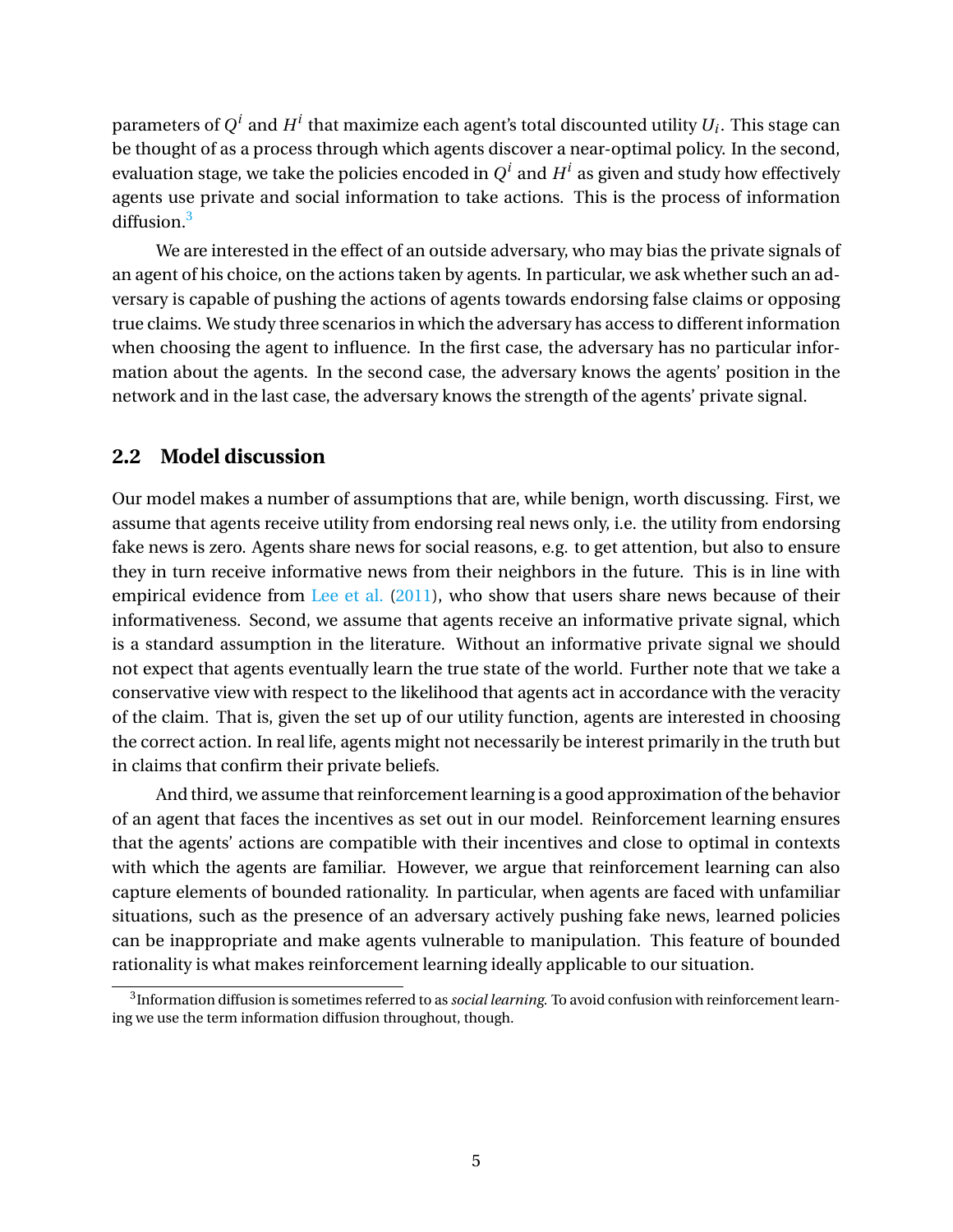<span id="page-6-0"></span>

| Parameter               | Description       | Value                      |
|-------------------------|-------------------|----------------------------|
| γ                       | Discount rate     | 0.95                       |
|                         | Time steps        | 20                         |
| Ν                       | Number of agents  | 10                         |
| m                       | size hidden state | 12                         |
|                         | Signal variance   |                            |
| $\epsilon$              | exploration rate  | 0.05                       |
| Learning rate           |                   | $5 \times 10^{-4}$         |
| Training episodes       |                   | 50000                      |
| RNN unit (hidden state) |                   | Gated Recurrent Unit (GRU) |
| # RNN layers            |                   |                            |

Table 1: Model and Deep Q-learning parameters.

### <span id="page-6-1"></span>**3 Measuring information diffusion**

For the analysis in the remainder of this paper, the parameters of the neural network are held fixed at their values after training has converged (after 50, 000 training episodes). Before studying information diffusion, we must agree on a way to measure it. Intuitively, an agent *i* should pick the action that corresponds to the value of  $\theta$  with the highest likelihood, given state  $h^i_t$ . This means that an agent's action implicitly reflect her beliefs about the likelihood of the claim being true or false. If the claim is more likely to be true than false, the agent should pick  $a^i = 1$ , and  $a^i$  = 0 otherwise. As time goes on and agents observe their neighbors actions they will implicitly learn about their neighbors' signals, their neighbors' neighbors' signals and so on. Therefore, we can easily measure the extent of information diffusion in the social network by computing the average accuracy defined as the sum of the fraction of agents' stage utility

$$
A_t = \frac{1}{N} \sum_i u_t^i = \frac{1}{N} \sum_i \mathbb{1} \left\{ a_t^i = \theta \right\}.
$$

Any value obtained for this measure of accuracy can be contrasted with two benchmarks. First, suppose each agent has to take an action based on her private signal alone. In this case the Bayes optimal policy is  $a_t^i = 1$  if  $s^i > 0.5$ ,  $a_t^i = 0$  if  $s^i < 0.5$ , and random (either 0 or 1) otherwise. The accuracy of this policy is  $A^1 = Pr(s^i > 0.5 \mid \theta = 1)$ . Now suppose agents were able to share their private signals perfectly so that they can compute the average signal  $\hat{s} = \sum_j s_j / |N|$ . The Bayes optimal policy is then simply  $a_t^i = 1$  if  $\hat{s} > 0.5$ ,  $a_t^i = 0$  if  $\hat{s} < 0.5$  and random otherwise. The accuracy of this policy is  $A^N = Pr(\hat{s} > 0.5 \mid \theta = 1)$ . For a good policy, we should expect an improvement over time such that  $A_0 \approx A^1$  and  $A_T \approx A^N$ . That is, at first agents act optimally with respect to their private signal alone and then approach the full information benchmark as they learn from their neighbors over time.

Figure [1](#page-13-0) shows the accuracy measure  $A_t$  for four different network topologies: a star network, a directed ring, a complete network and an instance of a Barabasi-Albert random (pref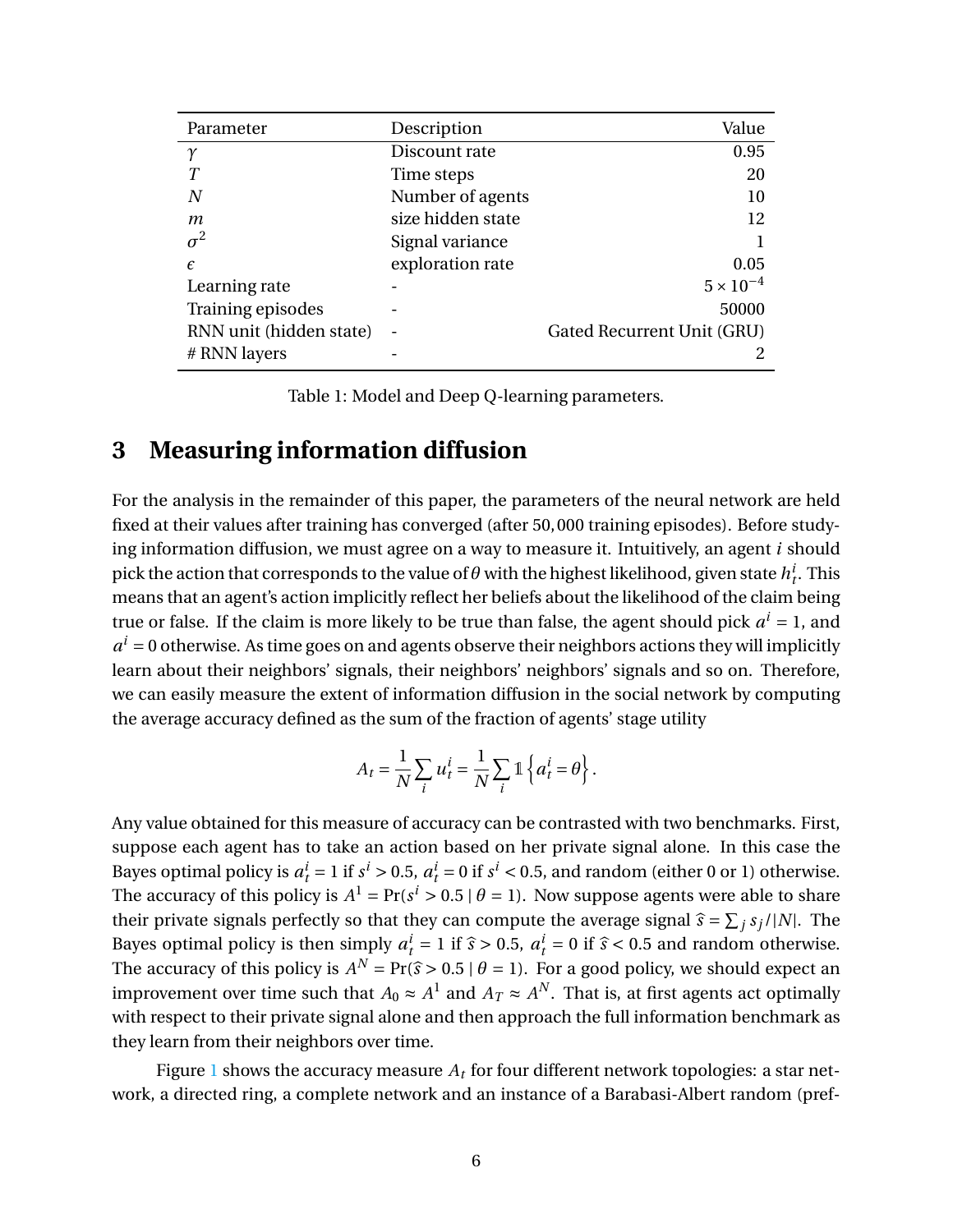erential attachment) graph with edge attachment parameter  $3<sup>4</sup>$  $3<sup>4</sup>$  $3<sup>4</sup>$ . Throughout this paper we use the latter as a stereotypical example of a social network graph. Figure [1](#page-13-0) shows that agents first make optimal use of their private information and then learn from the actions of their neighbors approaching the full information benchmark. If the network diameter is small, as for the complete network, this process is very quick and within 10% of the Bayes optimal solution within one time step. If the network diameter is large, however, as for the directed ring, the solution comes within the 10% of the Bayes optimal policy only after about 12 time steps. In the long run however, the accuracy of the directed ring appears to plateau at a level very close to the Bayes optimal accuracy and higher relative to the other networks.

In Figure [2](#page-14-0) we show the agents action over a single run for the Barabasi-Albert graph. Some agents initially choose the wrong action but learn from their neighbors actions and ultimately converge onto the correct action. The dashed green line shows the average action of an agents' neighbors and they converge to the correct action starting from about  $t = 6.5$  $t = 6.5$  One interesting pattern is that some agents switch their decision more than once. Agent  $i = 4$ , for example, starts with the wrong action, then switches to the correct action, but probably has a weak private signal so that once she observes that her neighbors chose a different action, she switches again to the wrong action in  $t = 3$ . Then she realizes that her neighbors have changed their actions on average and she switches to the correct action when actions start converging.

### <span id="page-7-0"></span>**4 Uninformed adversary**

Suppose that one agent's private signal is manipulated by an adversary so that it becomes biased away from the true value of *θ*. An adversary could, for example, show an agent targeted adverts that favor the adversary's point of view. For now, agents are not trained in the presence of an adversary, i.e. they are oblivious to this possibility. We assume that an adversary targets a single agent with an intervention such that that agent's private signal becomes

$$
\bar{s}^i = s^i + \beta(1 - 2\theta),
$$

where *β* can be interpreted as the adversary's budget: the larger *β*, the more the agent's signal will be biased away from the true value of  $\theta$ . For now let us assume that the adversary has no information about the agents and therefore picks an agent to manipulate at random.

In Fig. [3](#page-15-0) we show the learning accuracy in this scenario for a relatively large adversary budget of  $\beta$  = 3. As expected, learning is severely compromised. In fact, in case of the directed ring, learning fails all together and manipulation is very successful. In Fig. [4](#page-16-0) we show the agents action over a single run. Based on their private signal alone 7 out of 10 agents initially pick the

<sup>&</sup>lt;sup>4</sup>The number edges a new node forms with the existing nodes.

<sup>5</sup>Note that the average neighbor action is quite similar across agents. This shows that the network is well connected and agents are able to sample from a large fraction of the population. As one scales up the size of the network, agents will sample from a smaller fraction of the population and one would expect more heterogeneity in the average action of the agents' neighbors.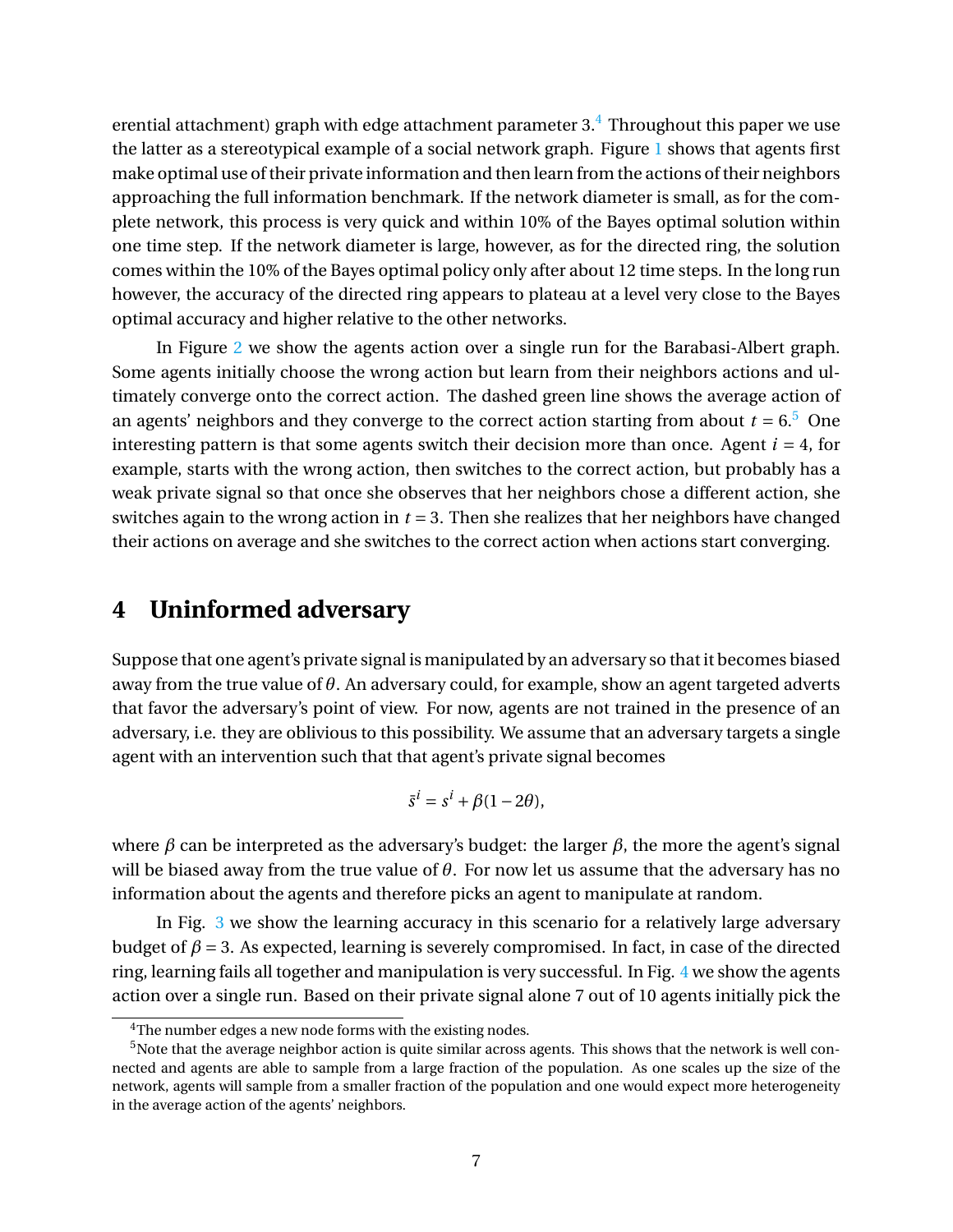correct action. Over time however, the attacker is able to sway the entire population towards the wrong action (i.e. endorsing a claim  $a = 1$  that was actually false  $\theta = 0$ ).

### **5 Informed adversary**

In Section [4](#page-7-0) we show that manipulating one node in the social network can have large effects on the resulting population accuracy. Next, we investigate how much the efficacy of the attack can be increased if an adversary has access to the private beliefs of the agents and the network structure. This is relevant first, since the technology for targeted advertisement in social networks exists and second, since reports claim that it has been applied to influence both the Brexit referendum and the US election.<sup>[6](#page-0-0)</sup>

To study this, we compute the manipulation efficacy conditional on (i) attacking a particular agent in the network, (ii) attacking an agent with a particular signal strength and (iii) attacking an agent who's neighbors have a particular signal strength. When analyzing this question we can either assume a "naive" population or one that is aware of an adversary that manipulates agents, as outlined in Section [4,](#page-7-0) by randomly targeting agents in the population with a biased signal. We consider a population aware of the presence of an adversary if it has been trained via reinforcement learning in its presence.

#### **5.1 Attacking based on network position**

Let us first consider the case where the adversary has information about the network structure and would like to determine which agent to manipulate given his budget. We define manipulation efficacy as the average difference between the baseline accuracy at time *t* and the accuracy under attack. Denote by  $\bar{A}_t(i)$  the accuracy at time  $t$  conditional on agent  $i$  being taken over by the adversary. The manipulation efficacy is defined as:

$$
\Delta A(i) = \frac{1}{T} \sum_{t} (A_t - \bar{A}_t(i)).
$$

In Fig. [5](#page-17-0) and Fig [6](#page-18-0) we present our results for naive and manipulation aware populations. In the left panel of both figures agents were trained without an adversary present, while in the right panel, agents were trained with an adverary present. In both cases, we show the manipulation efficacy conditional on the attack on a particular node in the network. The difference between Figures [5](#page-17-0) (Barabasi-Albert graph with edge attachment parameter of 3) and Figure [6](#page-18-0) (star network) is the network structure.

If the system is trained without the adversary, the attack is very successful and leads to changes in accuracy between 7% and 20% in the Barabasi-Albert graph and 10% to 40% in the

<sup>6</sup>See, for example, The Guardian 7 May 2017, *"The great British Brexit robbery: how our democracy was hijacked"* [https://www.theguardian.com/technology/2017/may/07/](https://www.theguardian.com/technology/2017/may/07/the-great-british-brexit-robbery-hijacked-democracy) [the-great-british-brexit-robbery-hijacked-democracy](https://www.theguardian.com/technology/2017/may/07/the-great-british-brexit-robbery-hijacked-democracy) accessed on 9 August 2017.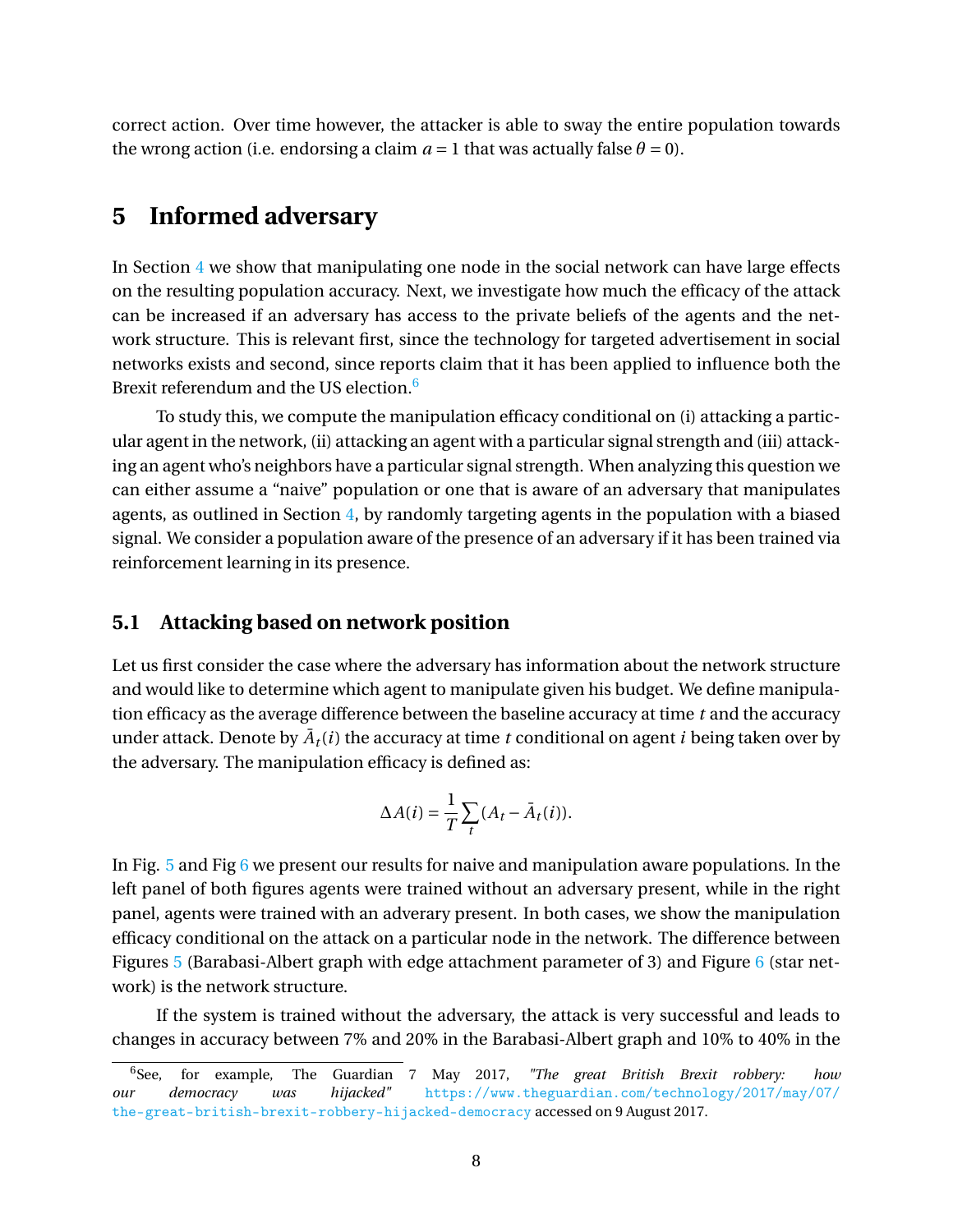star network. Knowing the network structure can drastically improve the manipulation efficacy. This is particularly obvious in the star network, where targeting the central node is most effective.

These results also indicate that the network structure itself affects the efficacy of manipulation with a very centralized network being more prone to manipulation than a decentralized one. The intuition is simple: if the central node in a star is attacked, all the peripheral nodes who only have one neighbor are easily swayed towards the wrong action. And even if a peripheral node is being attacked, it only needs to convince the central node to make the system as a whole more likely to switch to the non state-matching action.

As before, the effect is substantially smaller if the system is trained in the presence of an adversary. In this case, agents learn to be more careful about the actions of their neighbors since one of them might be attacked and the resulting change in accuracy under attack is much lower (between 0% and 12%). In addition, agents are likely to give less weight to their private signals which might be biased.

#### **5.2 Attacking based on private signals**

Next we consider the manipulation efficacy when the adversary has information about the agents' private signals. For this we define an agent's signal strength as the absolute log likelihood ratio of the signal, i.e.:

$$
z(s) = |\log f(s) | \theta = 0, \sigma^2) - \log f(s | \theta = 1, \sigma^2)|,
$$

where  $f$  ( $x|\mu,\sigma^2$ ) is the normal pdf with mean  $\mu$  and variance  $\sigma^2.$  Next, we compute the accuracy conditional on the attacker having a signal strength in some interval  $z \in [z, \overline{z}]$  and a budget  $\beta$ :  $A_t(z, \overline{z}, \beta)$ . Note that the signal strength is computed using the "pre-bias" signal  $s_i$  rather than the biased signal  $\bar{s}_i$  that the attacked agent observes. The manipulation efficacy is then defined as

$$
\Delta A(\underline{z}, \overline{z}, \beta) = \frac{1}{T} \sum_{t} \left( A_t(\underline{z}, \overline{z}, 0) - A_t(\underline{z}, \overline{z}, \beta) \right).
$$

We define the manipulation efficacy as a function of the average signal strength of the attacked agent's neighbors analogously. In Fig. [7](#page-19-0) and Fig. [8](#page-20-0) we present our results for the naive population only. The results are means and standard deviations over ten independent runs with fixed bin boundaries for *z*(*s*) of {0.0, 0.5, 1.0, 2.0, 4.0}. Figure [7](#page-19-0) shows results for varying attacker budgets conditional on the signal strength of the agent that is attacked. Overall, across different values of the attacker budget, the attack effectiveness is decreasing in the signal strength of the attacked agent. For large budgets ( $\beta$  = 3), the attack effectiveness plateaus for small signal strengths. We attribute the small non-monotonicity in this region to measurement noise. A plateau is to be expected since at some point the attacked agent's biased private signal will always lead him to take the wrong action. No further decline in accuracy is possible beyond this point. Outside the plateau region attacking weak signal agents increases attack effectiveness by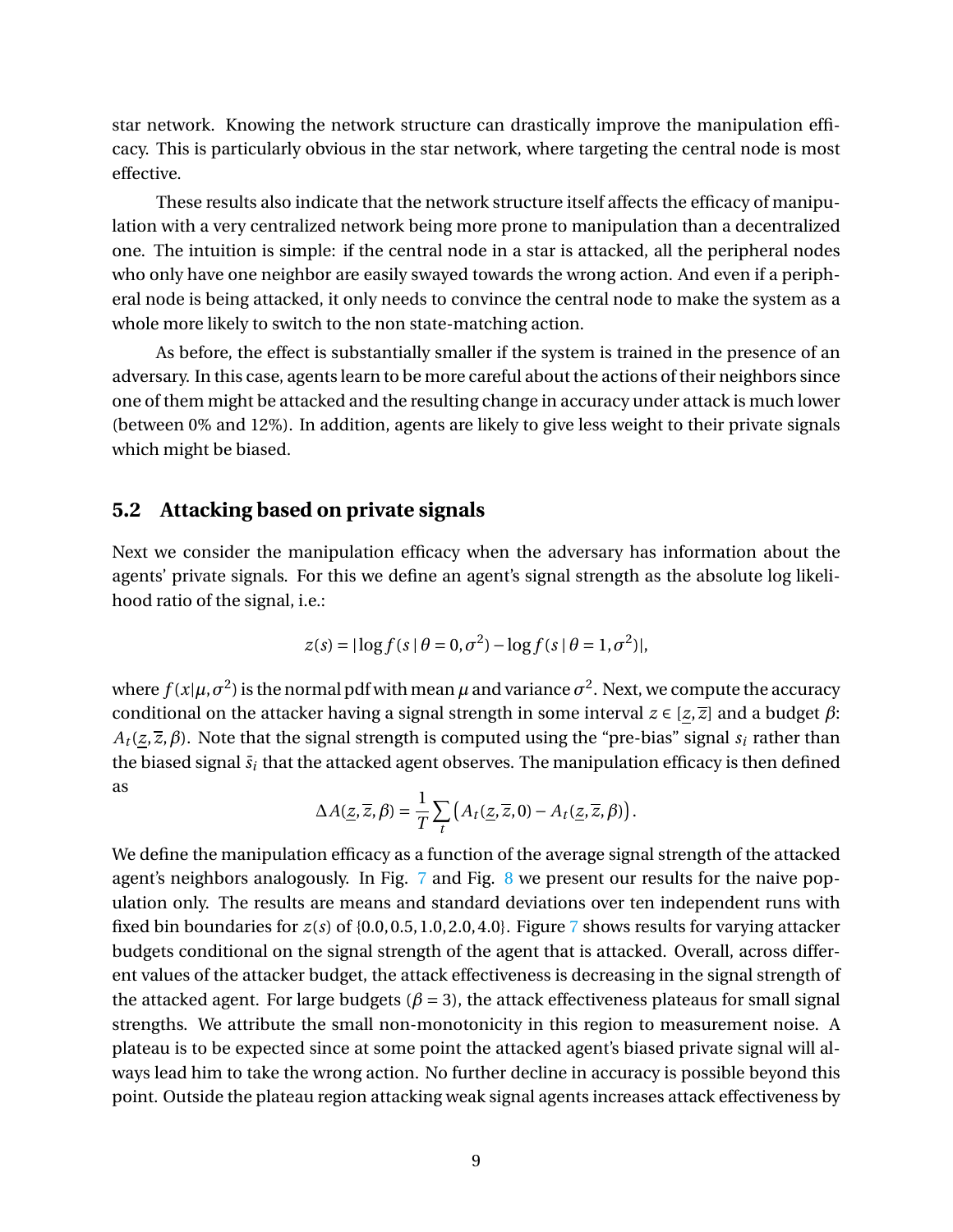roughly a factor of two relative to random attack.

Results are similar, when the attacker conditions his attack on the average signal strength of the attacked agent's neighbors, see Figure  $8$ . Note that here effectiveness increases at a faster rate as the signal strength falls. This is due to the fact that, since our network is small, low average neighbor signals correspond to states where a large part of the network received weak signals. In such states an attack can be very effective and lead to a large drop in accuracy. This also explains why attack effectiveness goes beyond the plateau in Figure [7;](#page-19-0) for low signal states there is simply more scope for manipulation. Unlike in Figure [7,](#page-19-0) the curve does not plateau since for  $\beta = 3$  the attacked agent does not always choose the wrong action for all possible signals.

### **6 Conclusion**

The spread of misinformation–fake news–in social networks has the potential to affect major political events like the Brexit referendum or the US presidential election. In this paper we model the spread of fake news through social learning in a network. The main technical innovation of our paper is to optimize the behavior of agents in a social network via multi-agent deep reinforcement learning. This allows for a rich set of agent strategies which, in a limit, perform as well as the Bayes optimal policy if agents share their private signals with all other agents. In another benchmark, our model performs as well as the Bayes optimal policy in which agents cannot share their private signals at all. While currently still in its infancy, we believe that the reinforcement learning approach to modeling the behavior of social and economic agent is promising. Future research should focus on extending and improving this approach to model social systems at scale.

From a societal perspective, the main contribution of our paper is that we provide a starting point for a computational framework to study the vulnerability of social networks to fake news. We use this framework to obtain an intuition for how an attacker might exploit users' private information on social networks to target influencing campaigns effectively. Given the extent to which information about user beliefs and network connectivity can affect the spread of misinformation on the social network in our models, regulators and service providers should consider controlling access to such information more rigorously. Further, we illustrate that once users are aware of the presence of fake news in social networks, they can adapt and become less susceptible to its spread. Thus, awareness of the existence of fake news is crucial in combating this issue.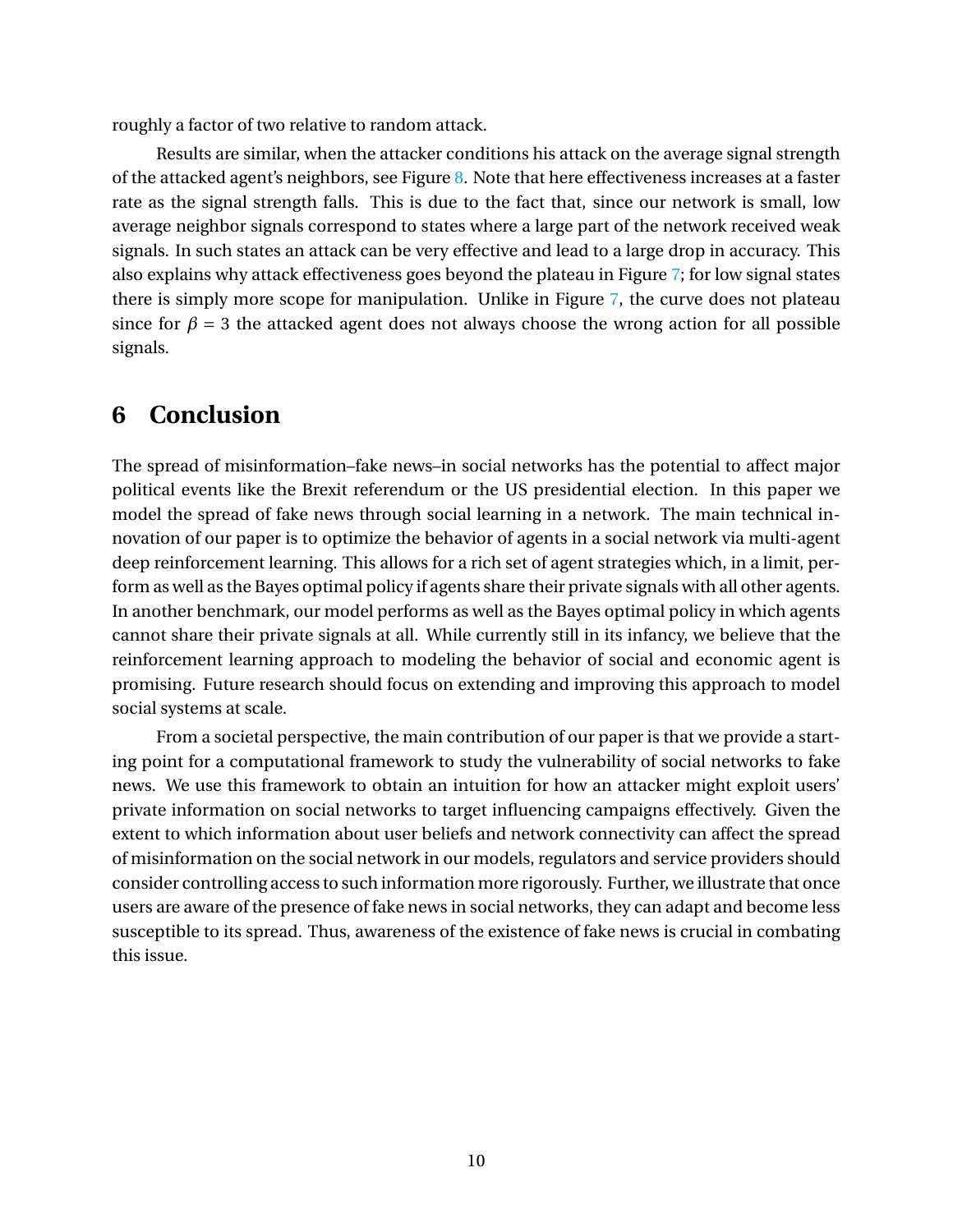### **References**

- <span id="page-11-10"></span>ACEMOGLU, D., A. OZDAGLAR, AND A. PARANDEH-GHEIBI (2010): "Spread of (mis) information in social networks," *Games and Economic Behaviour*, 70, 194–227.
- <span id="page-11-4"></span>BANERJEE, A. (1992): "A simple model of herd behavior," 107, 797–817.
- <span id="page-11-0"></span>BARSTOW, D. (2008): "Behind TV Analysts, Pentagon's Hidden Hand," *The New York Times*, 20 April 2008, 1.
- <span id="page-11-5"></span>BIKHCHANDANI, S., D. HIRSHLEIFER, AND I. WELCH (1992): "A theory of fads, fashion, custom, and cultural change as information cascades," *Journal of Political Economy*, 100, 992–1026.
- <span id="page-11-11"></span>CHO, K., B. VAN MERRIËNBOER, D. BAHDANAU, AND Y. BENGIO (2014): "On the properties of neural machine translation: Encoder-decoder approaches," *arXiv preprint arXiv:1409.1259*.
- <span id="page-11-6"></span>DEGROOT, M. H. (1974): "Reaching a consensus," *Journal of American Statistical Association*, 69, 118–121.
- <span id="page-11-2"></span>FOERSTER, J., Y. M. ASSAEL, N. DE FREITAS, AND S. WHITESON (2016): "Learning to communicate with deep multi-agent reinforcement learning," in *Advances in Neural Information Processing Systems*, 2137–2145.
- <span id="page-11-9"></span>GOLUB, B. AND M. O. JACKSON (2010): "Naive learning in social networks and the wisdom of crowds," *American Economic Journal: Microeconomics*, 2, 112–149.
- <span id="page-11-3"></span>GOLUB, B. AND E. SADLER (2016): "Learning in Social Networks," *The Oxford Handbook of the Economics of Networks*.
- <span id="page-11-8"></span>HAUSKNECHT, M. AND P. STONE (2015): "Deep Recurrent Q-Learning for Partially Observable MDPs," in *Sequential Decision Making for Intelligent Agents – Papers from the AAAI 2015 Fall Symposium*.
- <span id="page-11-12"></span>HOCHREITER, S. AND J. SCHMIDHUBER (1997): "Long Short-Term Memory," *Neural Computation*, 9, 1735–1780.
- <span id="page-11-1"></span>JOWETT, G. S. AND V. O'DONNELL (2015): *Propaganda and Persuasion*, SAGE Publishing, sixth edition ed.
- <span id="page-11-13"></span>LECUN, Y., Y. BENGIO, AND G. HINTON (2015): "Deep learning," *Nature*, 521, 436–444.
- <span id="page-11-14"></span>LEE, C. S., L. MA, AND D. H.-L. GOH (2011): "Why do People Share News in Social Media?" in *International Conference on Active Media Technology*, 129–140.
- <span id="page-11-7"></span>MNIH, V., K. KAVUKCUOGLU, D. SILVER, A. A. RUSU, J. VENESS, M. G. BELLEMARE, A. GRAVES, M. RIEDMILLER, A. K. FIDJELAND, G. OSTROVSKI, S. PETERSEN, C. BEATTIE, A. SADIK, I. ANTONOGLOU, H. KING, D. KUMARAN, D. WIERSTRA, S. LEGG, AND D. HASSABIS (2015): "Human-level control through deep reinforcement learning," *Nature*, 518, 529–533.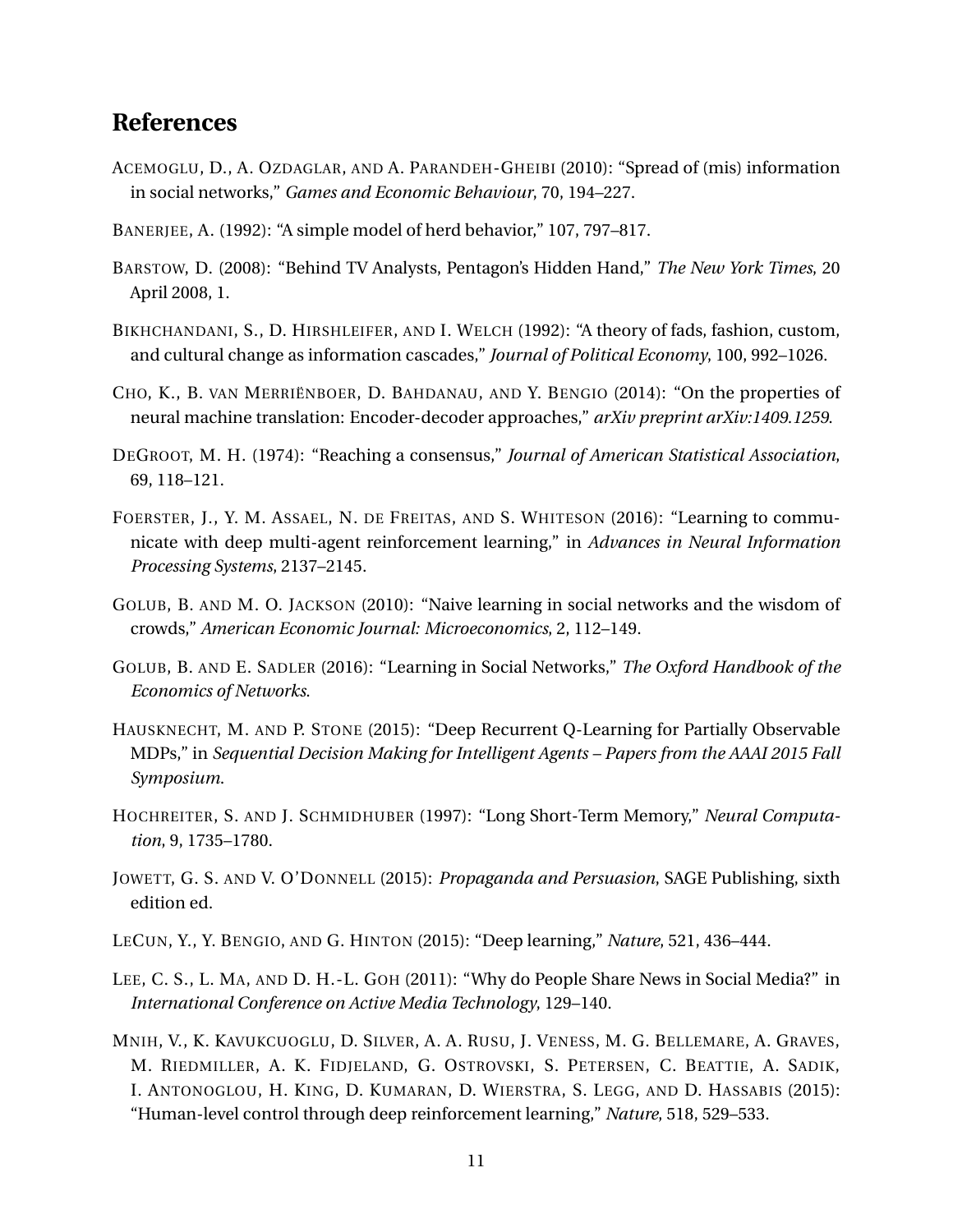- <span id="page-12-2"></span>MOLAVI, P., A. TAHBAZ-SALEHI, AND A. JADBABAIE (2017): "Foundations of non-Bayesian Social Learning," mimeo, Columbia University.
- <span id="page-12-1"></span>MOSSEL, E., A. SLY, AND O. TAMUZ (2015): "Strategic learning and the topology of social networks," *Econometrica*, 83, 1755–1794.
- <span id="page-12-0"></span>OFFICE OF THE DIRECTOR OF NATIONAL INTELLIGENCE (2017): "Background to 'Assessing Russian Activities and Intentions in Recent US Elections': The Analytic Process and Cyber Incident Attribution," Report.

<span id="page-12-3"></span>SUTTON, R. S. AND A. G. BARTO (1998): *Reinforcement Learning: An Introduction*, MIT Press.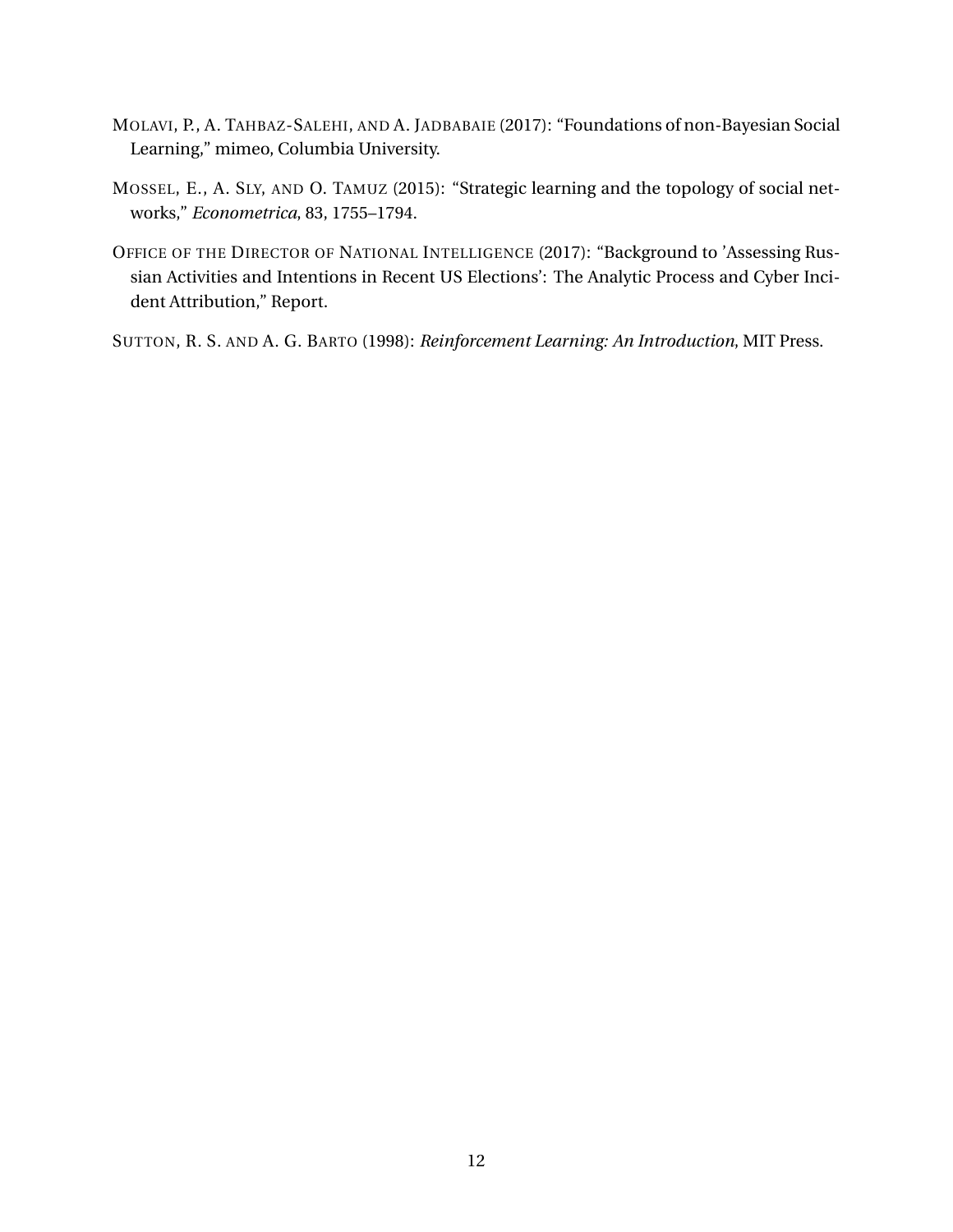## **A Figures**

<span id="page-13-0"></span>

Figure 1: Information diffusion on different social networks measured at time step *t* as accuracy *At* . Results are shown for different topologies of the social network and two benchmark cases. The Bayes optimal benchmark is obtained in the limit where each agent observes the average private signal  $\hat{s}$ . The privately optimal benchmark is obtained when each agent observes only her private signal *s*. All four networks (complete network, star, directed ring, and Barabasi-Albert graph with  $m = 3$ ) have  $|N| = 10$  agents and  $T = 20$  time steps and  $\sigma^2 = 1$ .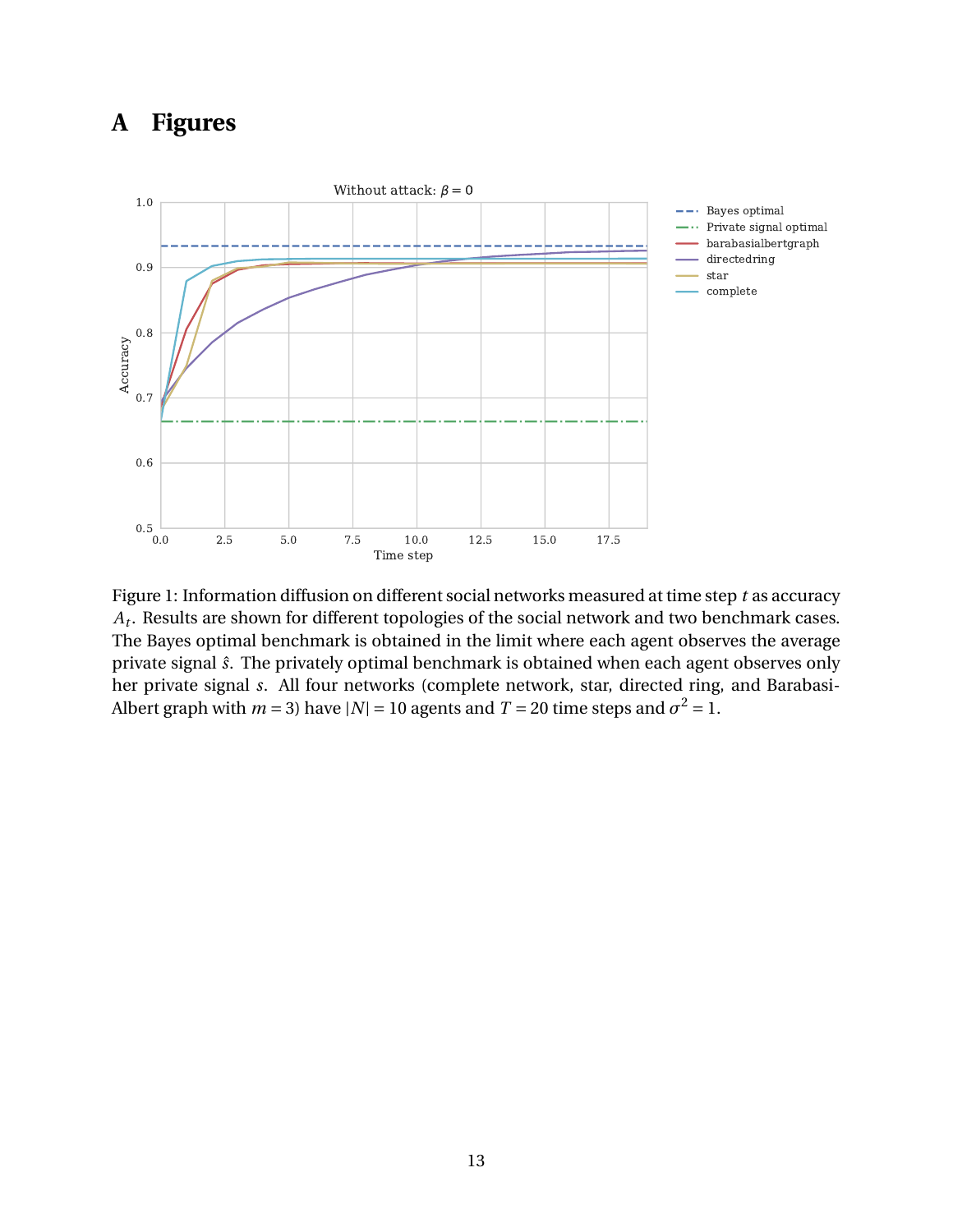<span id="page-14-0"></span>

Figure 2: Information diffusion on a Barabasi-Albert graph with *m* = 3. Average neighbor actions (dashed green line) and agent *i*'s actions (solid blue line) for all  $|N| = 10$  agents. For  $\theta = 1$ the claim is true, while  $\theta = 0$  it is false, here the the claim is true. We use  $\sigma^2 = 1$  and  $T = 20$  time steps.)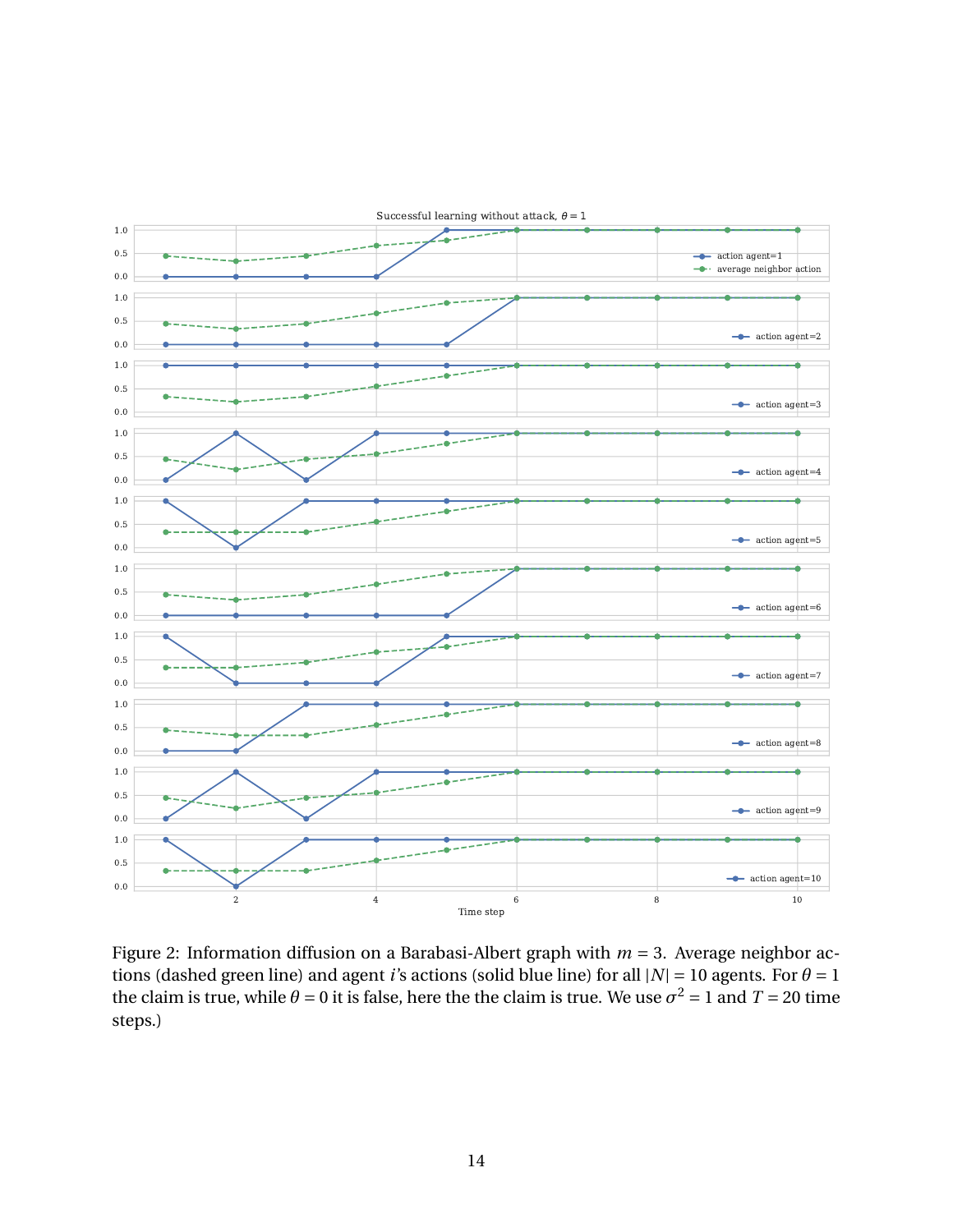<span id="page-15-0"></span>

Figure 3: Information diffusion on different social networks measured at time step *t* as accuracy  $A_t$ . Results are shown for a relatively large adversary budget of  $\beta$  = 3, different topologies of the social network and two benchmark cases. The Bayes optimal benchmark is obtained in the limit where each agent observes the average private signal  $\hat{s}$ . The privately optimal benchmark is obtained when each agent observes only her private signal *s*. All four networks (complete network, star, directed ring, and Barabasi-Albert graph with  $m = 3$ ) have  $|N| = 10$  agents and *T* = 20 time steps and  $\sigma^2$  = 1.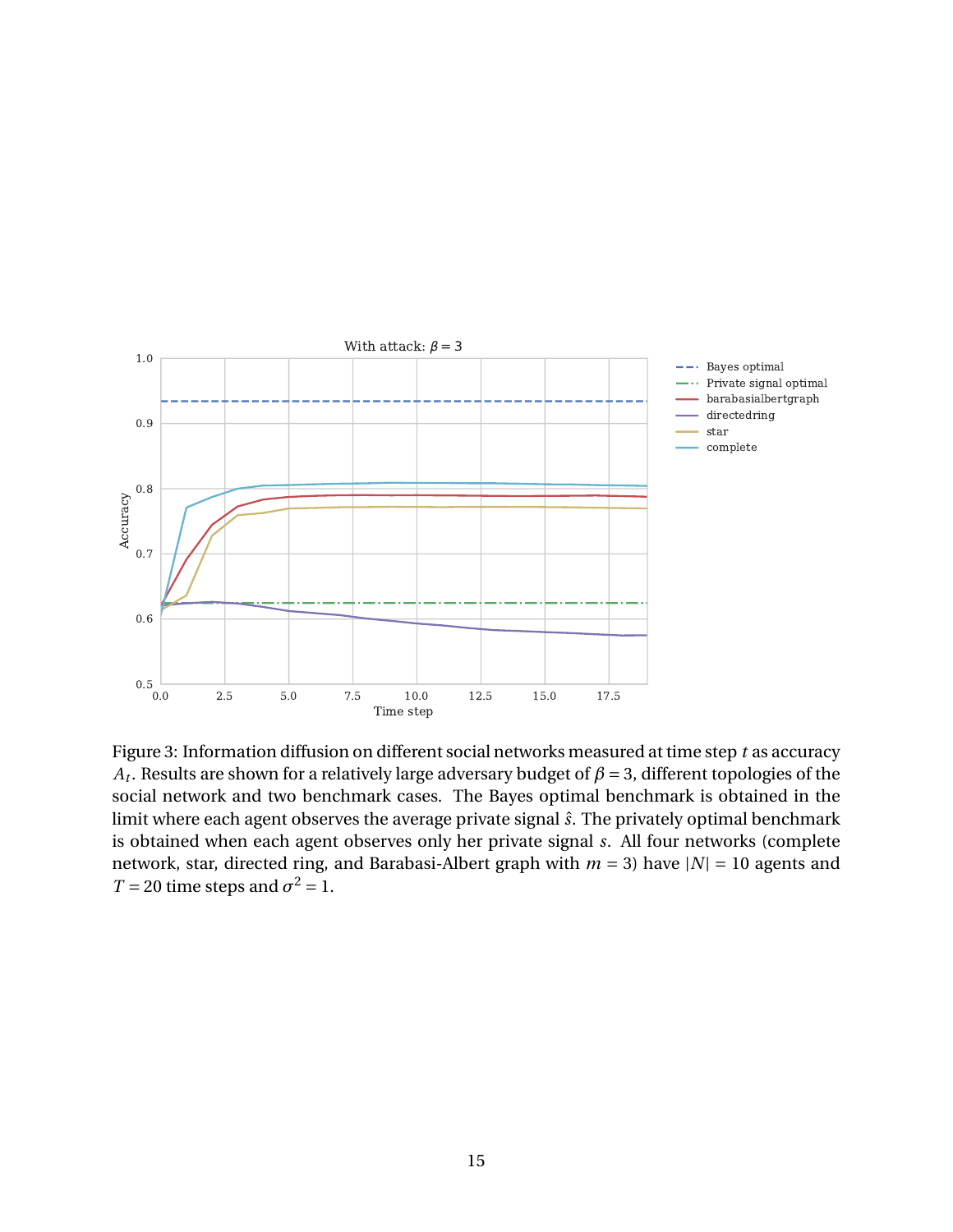<span id="page-16-0"></span>

Figure 4: Failed information diffusion on a Barabasi-Albert graph with *m* = 3. Average neighbor actions (dashed red line) and agent *i*'s actions (solid blue line) for all  $|N| = 10$  agents. For  $\theta = 1$ the claim is true, while  $\theta = 0$  it is false, here the the claim is false. We use  $\sigma^2 = 1$  and  $T = 1, \ldots, 20$ time steps. Results are obtained for  $RNN = 12$ .)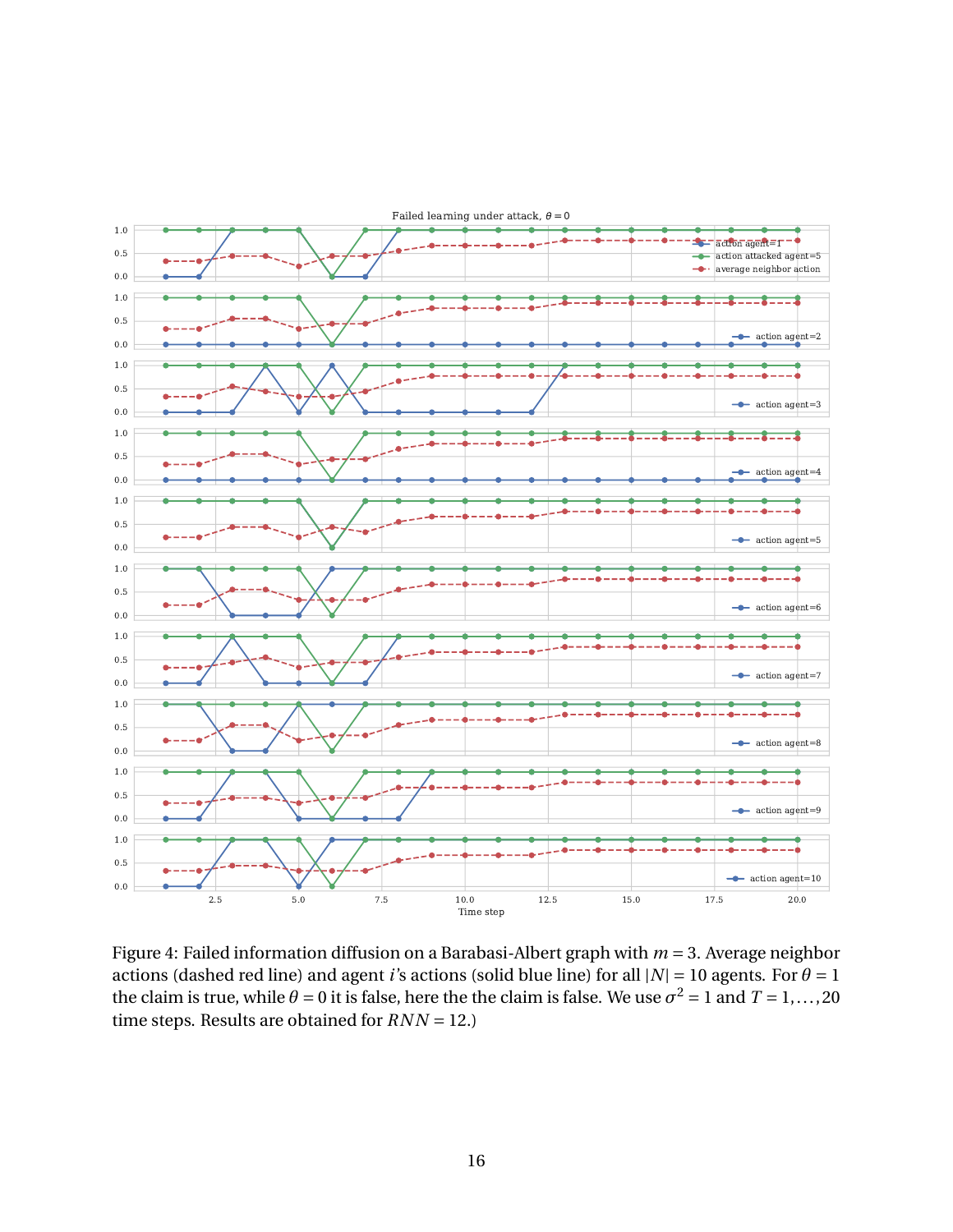<span id="page-17-0"></span>

Figure 5: The effect of an attack on agent *j* on information diffusion. Left column: Agents are trained in the absence of an attacker but then tested in the presence of an attacker. Right column: Agents are trained and tested in the presence of an attacker. Top: Structure of the network. The color of each node corresponds to the change in accuracy an attack on this node would cause. Bottom: Change in accuracy due to attack on agent *j* = 1,..., 10.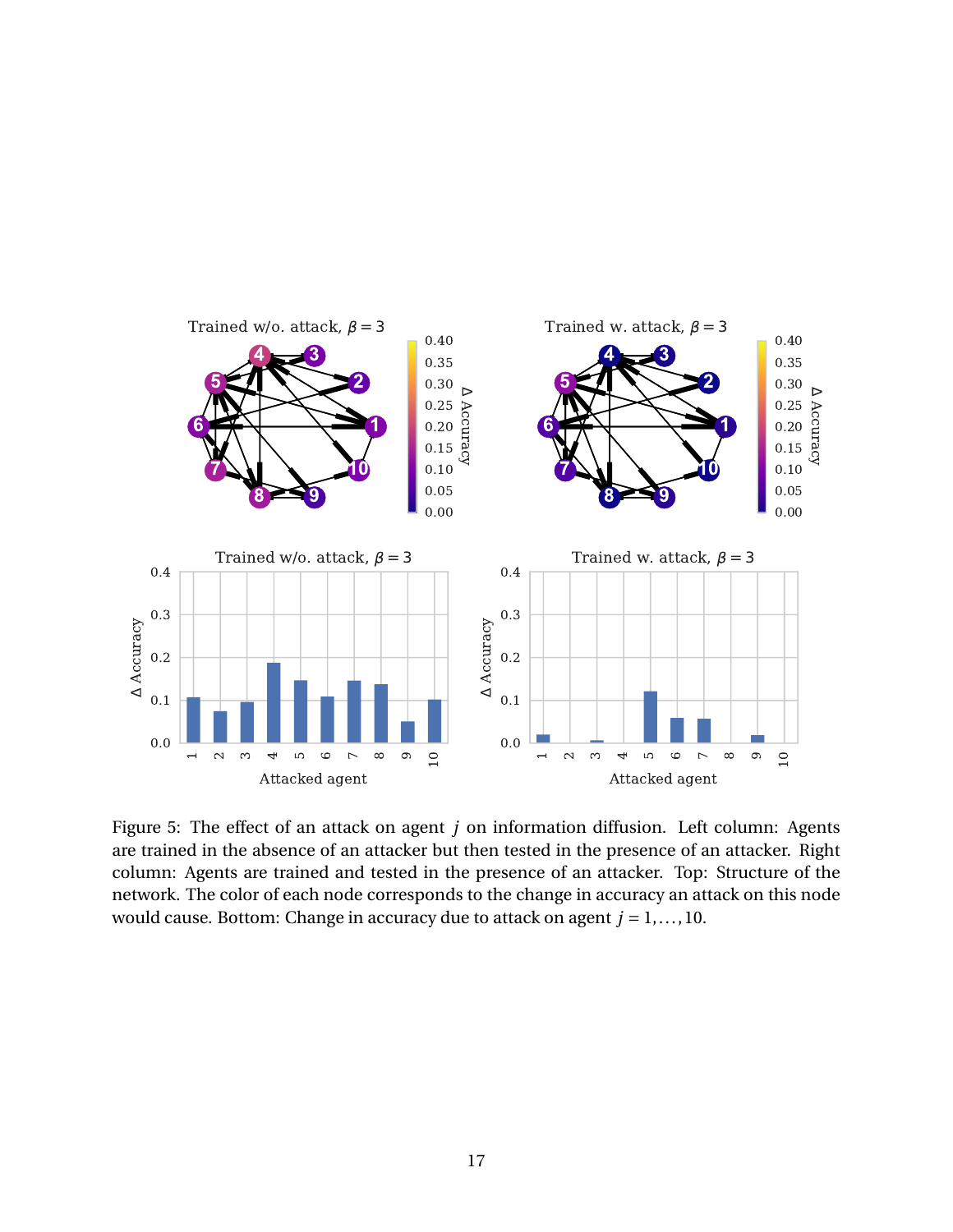<span id="page-18-0"></span>

Figure 6: The effect of an attack on agent *j* on information diffusion. Left column: Agents are trained in the absence of an attacker but then tested in the presence of an attacker. Right column: Agents are trained and tested in the presence of an attacker. Top: Structure of the network. The color of each node corresponds to the change in accuracy an attack on this node would cause. Bottom: Change in accuracy due to attack on agent *j* = 1,..., 10.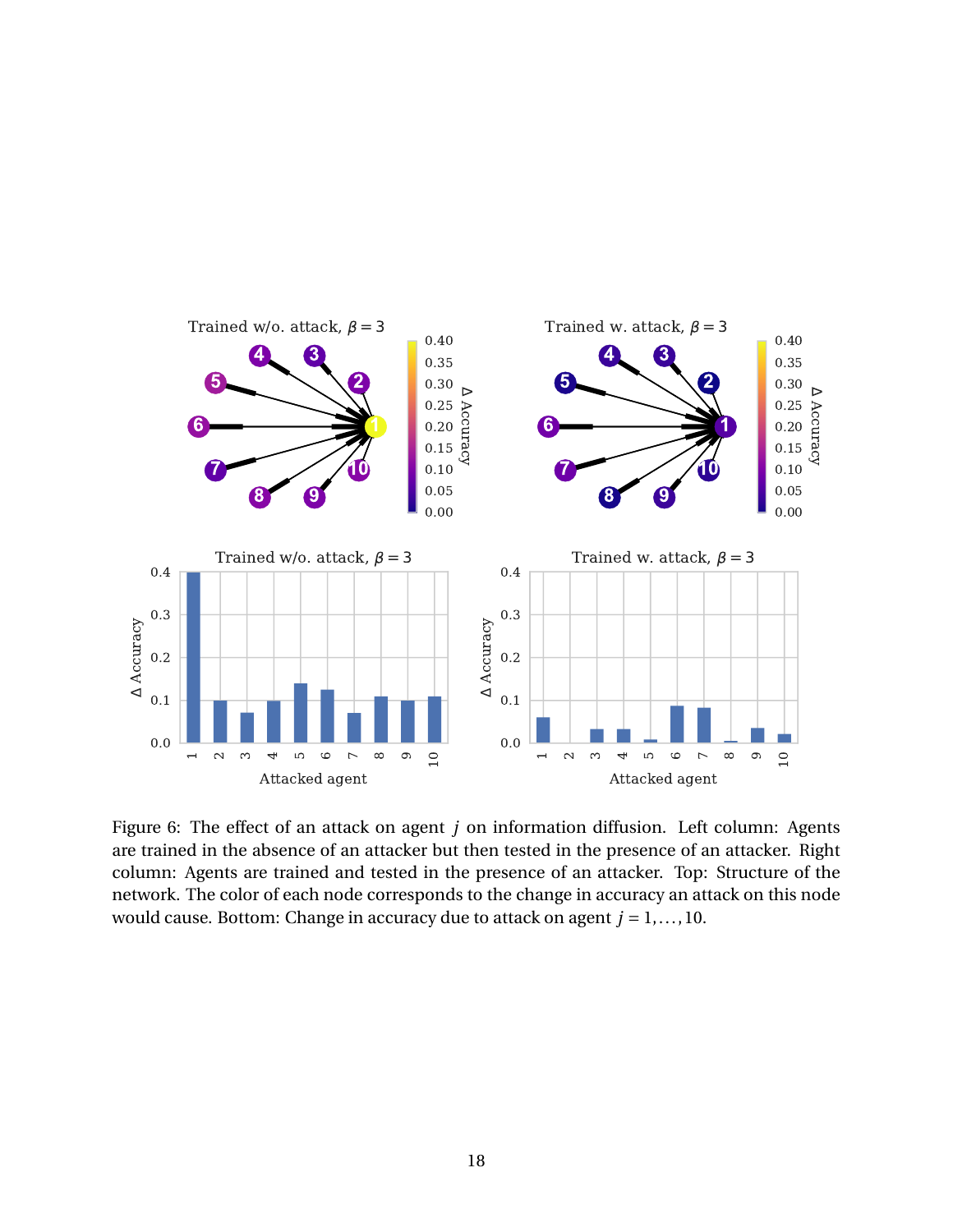<span id="page-19-0"></span>

Figure 7: Manipulation efficacy as a function of the attacker's signal strength on a Barabasi-Albert graph with  $m = 3$ .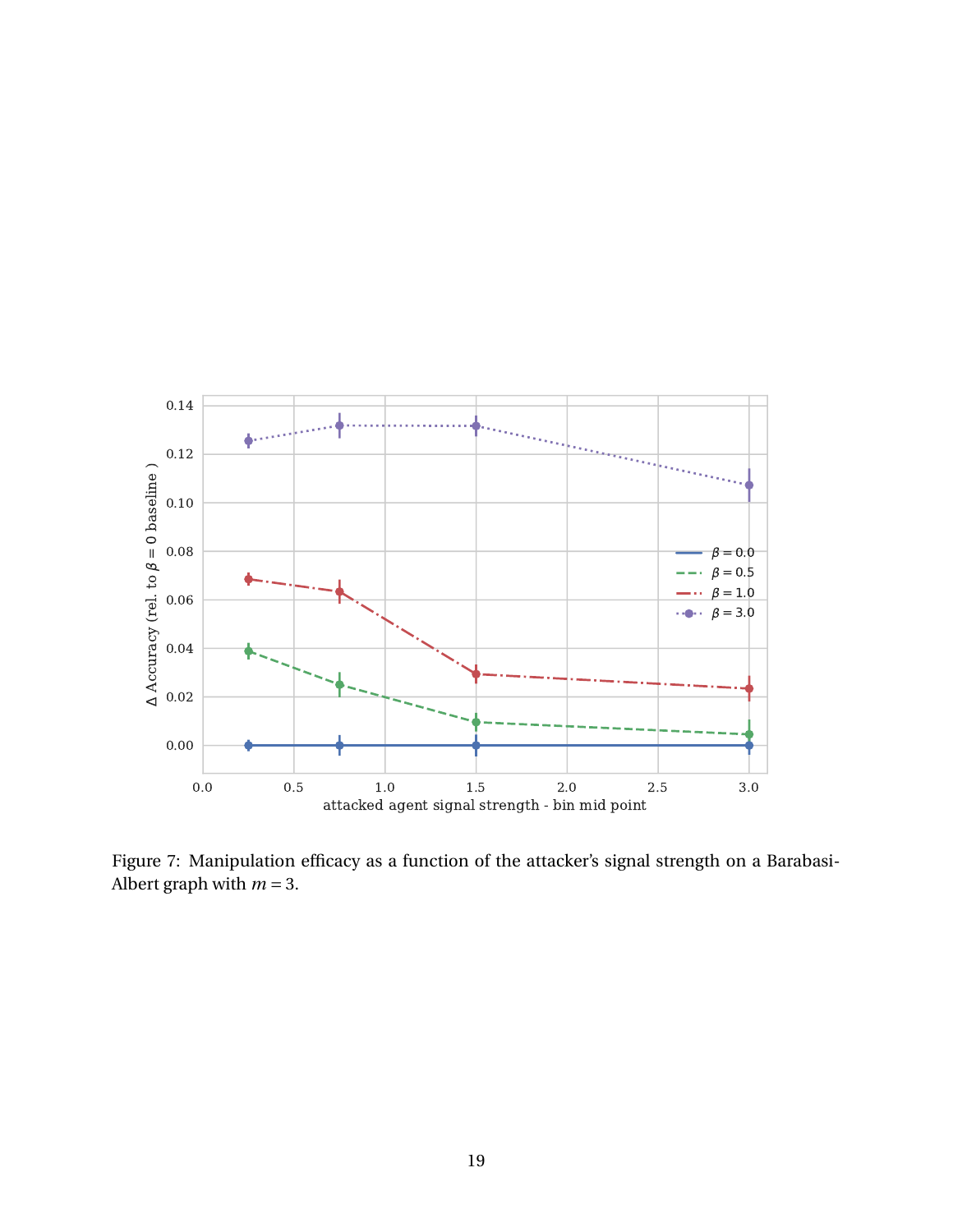<span id="page-20-0"></span>

Figure 8: Manipulation efficacy as a function of the attacker's signal strength on a Barabasi-Albert graph with  $m = 3$ .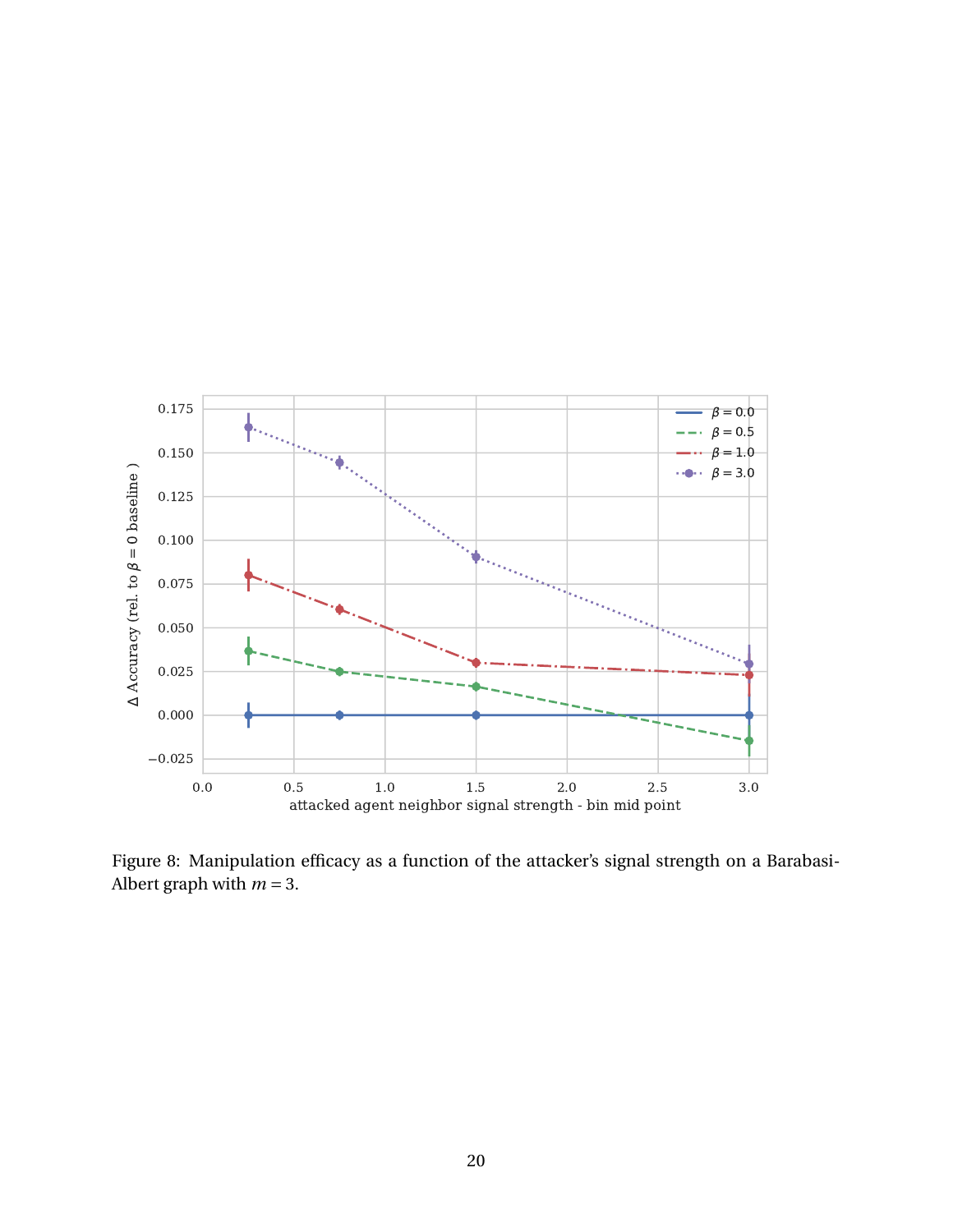### <span id="page-21-0"></span>**B Q Learning**

#### **B.1 Single-Agent Reinforcement Learning**

In single agent RL the task of the agent is to maximize the average discounted utility  $U_t$  =  $\sum_{t=0}^{T} \gamma^t u_t$ . Here  $u_t$  is the agent's utility at time *t*, which gets discounted with  $\gamma \in [0,1)$  [\(Sut](#page-12-3)[ton and Barto,](#page-12-3) [1998\)](#page-12-3). For each state  $x_t \in X$  the agent choses actions  $a_t \in A$  with probability  $\pi(a|x)$ , where  $\pi(a|x)$  is the agent's policy.

Q-learning relies on an action-value function *Q*, which estimates the average discounted utility for any given state action pair:  $Q^{\pi}(x, a) = \mathbb{E}[U_t | x_t = x, a_t = a]$ . For any sample the current estimate can be compared to a greedy one-step lookahead using the Bellman optimality operator,  $\mathcal{T}Q(x,a) = \mathbb{E}_{x'}[u + \gamma \max_{a'} Q(x',a')]$ . This iterative process results in the optimal *Q*function

$$
Q^*(x, a) = \max_{\pi} Q^{\pi}(x, a),
$$

which trivially defines the optimal policy  $\pi^*(x, a) = \delta(\argmax_{a'} Q^*(x, a') - a)$ , where  $\delta(\cdot)$  is the Dirac-delta function.

DQN [\(Mnih et al.,](#page-11-7) [2015\)](#page-11-7) uses a neural network parametrized by *φ* to represent the *Q*function. In order to insure sufficient exploration, agents chose actions from an  $\epsilon$ -greedy policy during training. After collecting a batch of experiences from the interaction with the environment the parameters are updated to minimize the DQN-loss function:

$$
\mathcal{L}(\phi) = \sum_{j=1}^{b} [(y_j^{DQN} - Q(x_j, a_j; \phi))^2],
$$
 (1)

Here  $y_i^{DQN}$  $j^{DQN} = u_j + \gamma \max_{a'}$  $Q(x_j)$  $'_{j}$ ,  $a'_{j}$  $\mathcal{U}_j^{\cdot}$ ; $\phi$ <sup>-</sup>), is the target function and  $\phi$ <sup>-</sup> is the target network, which contains a stale copy of the parameters. This target network helps to stabilize the training. So far we have assumed that the agent has access to the Markov state, *x*, of the system. In partially observable settings this state needs to be estimated based on the action-observation history of the agent, *h*. In recurrent deep RL [\(Hausknecht and Stone,](#page-11-8) [2015\)](#page-11-8), this can be achieved using recurrent neural networks, such as LSTM [\(Hochreiter and Schmidhuber,](#page-11-12) [1997\)](#page-11-12) or GRU which we use here.

#### **B.2 Multi-Agent Reinforcement Learning and Independent Q-Learning**

In Multi-Agent Reinforcement Learning, each agent *i* ∈ *N* receives a private observation *O*(*x*,*i*), where *i* is the agent index and *O* is the observation function. The agents also receive individual utility  $u_t^i$  and take actions  $a_t^i$ . Furthermore the state-transition conditions on the joined action  $\mathbf{a} \in \mathbf{A} \equiv A^n$ .

In Independent Q-Learning (IQL) each agent further estimates a Q-function  $Q^i(h^i,a^i)$ , treating the other agents and their policies as part of a non-stationary environment. IQL com-